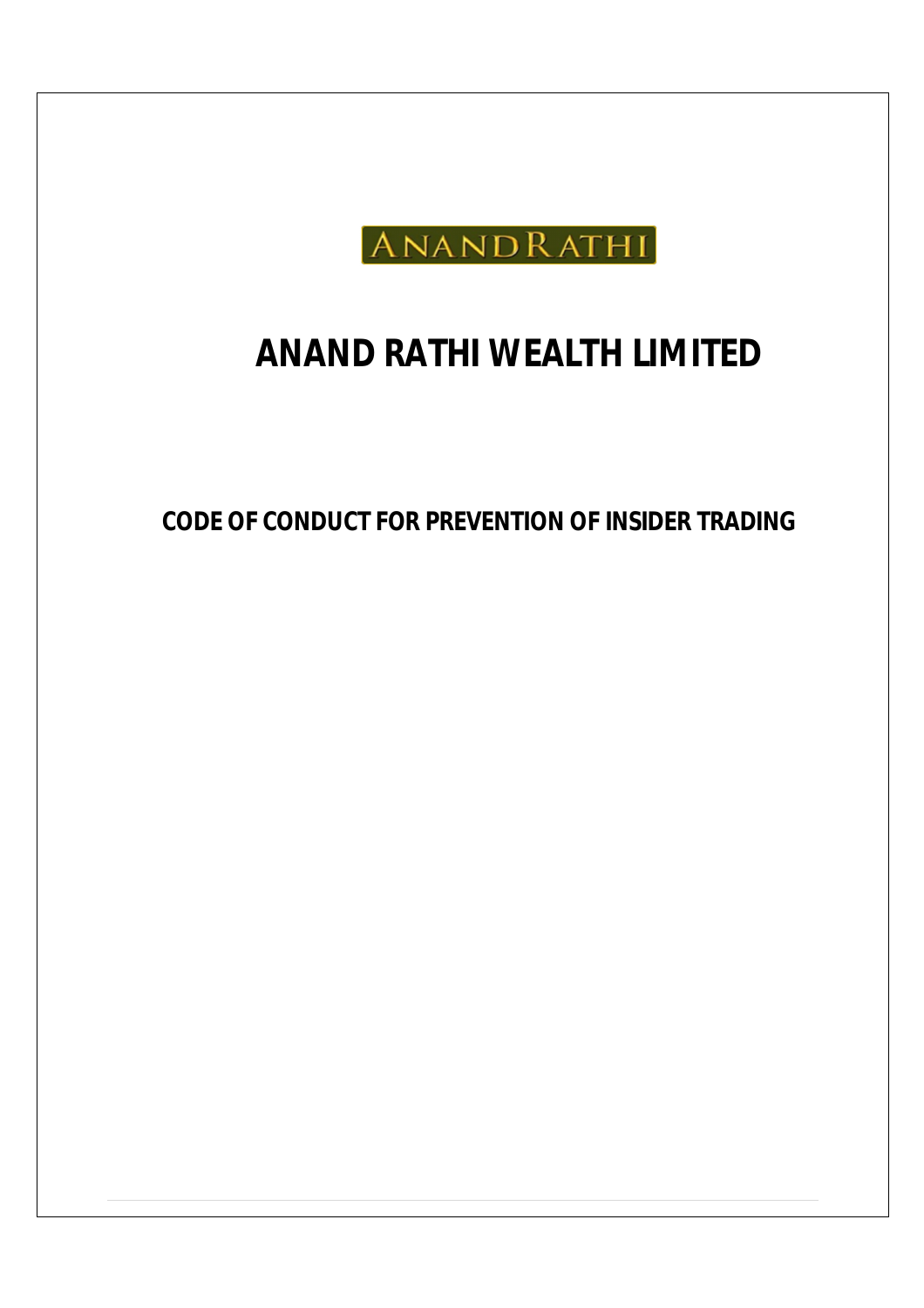# **Index**

# **Contents**

| 10 Mechanism for Prevention of Insider Trading and Handling of UPSI         |  |
|-----------------------------------------------------------------------------|--|
|                                                                             |  |
|                                                                             |  |
|                                                                             |  |
|                                                                             |  |
|                                                                             |  |
|                                                                             |  |
|                                                                             |  |
|                                                                             |  |
| 19 Inquiry (Prevention of Leak of Unpublished Price Sensitive Information16 |  |
|                                                                             |  |
|                                                                             |  |
|                                                                             |  |
|                                                                             |  |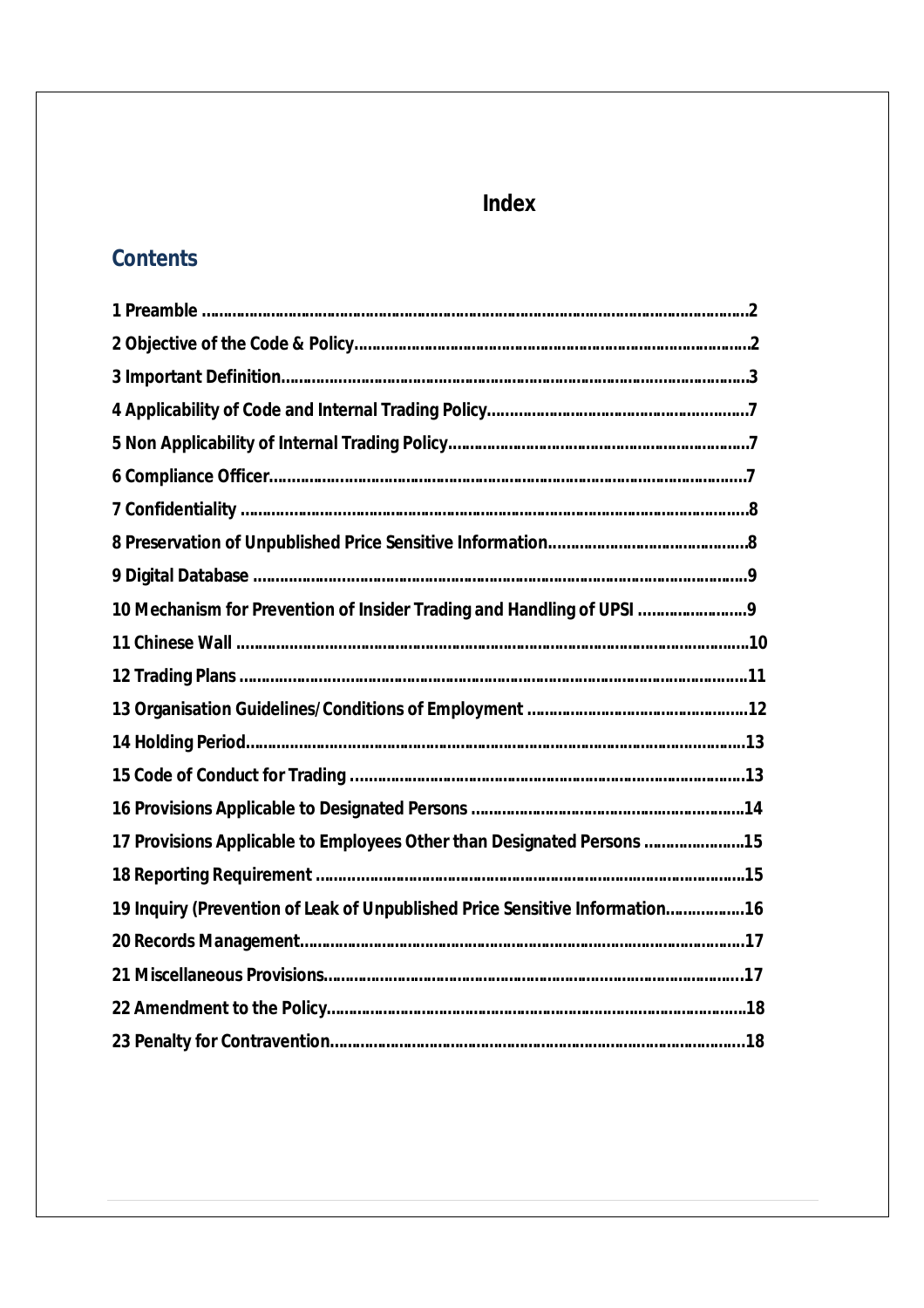# **1. PREAMBLE:-**

The Securities and Exchange Board of India (Prohibition of Insider Trading) Regulations, 2015 ("SEBI Regulations") came into force on 15<sup>th</sup> May, 2015 and provides the legal and regulatory framework for prohibiting the communication and procurement of Unpublished Price Sensitive Information ("UPSI") related to listed companies in India and insider trading in their securities.

The Board has adopted this Code of Conduct for Prevention of Insider Trading (the "Code"), to regulate, monitor and report trading in securities and handling of Unpublished Price Sensitive Information ("UPSI") related to the Company or its securities, pursuant to the SEBI Regulations. The objective of the Code is to lay down guidance for Designated Persons and their Immediate Relatives, to understand their obligations under the SEBI Regulations, including the procedures to be followed at the time of trading in the securities of and dealing with UPSI related to the Company or its securities. The Code also defines the responsibilities of various stakeholders for ensuring compliance with the SEBI Regulations.

Every Designated Persons has a duty to safeguard the confidentiality of all such information obtained in the course of his work at the Company. No Person may use his position or knowledge during his employment/association with the Company to gain personal benefit or to provide benefit to any third party. All the securities transactions should be conducted in accordance with these guidelines and in such manner so as to avoid actual or potential conflict of interest or any abuse of an individual's position of trust and responsibility.

This Code is in addition to the SEBI Regulations, and the Designated Persons and their Immediate Relatives should be aware of and comply with the provisions of the SEBI Regulations and this Code.

#### **2. OBJECTIVES OF THE CODE & POLICY:-**

- a. To ensure compliance and adherence to the guidelines prescribed under SEBI PIT 2015.
- b. To ensure that Designated Persons of Anand Rathi Wealth Limited("the Company") do not take undue advantage of any confidential information including but not limited to price-sensitive information that they may possess in respect of any company/security
- c. To prevent legal, business and ethical conflicts which an Designated Persons may encounter during his/her employment in the Company, and to safeguard against the misuse of proprietary or confidential information.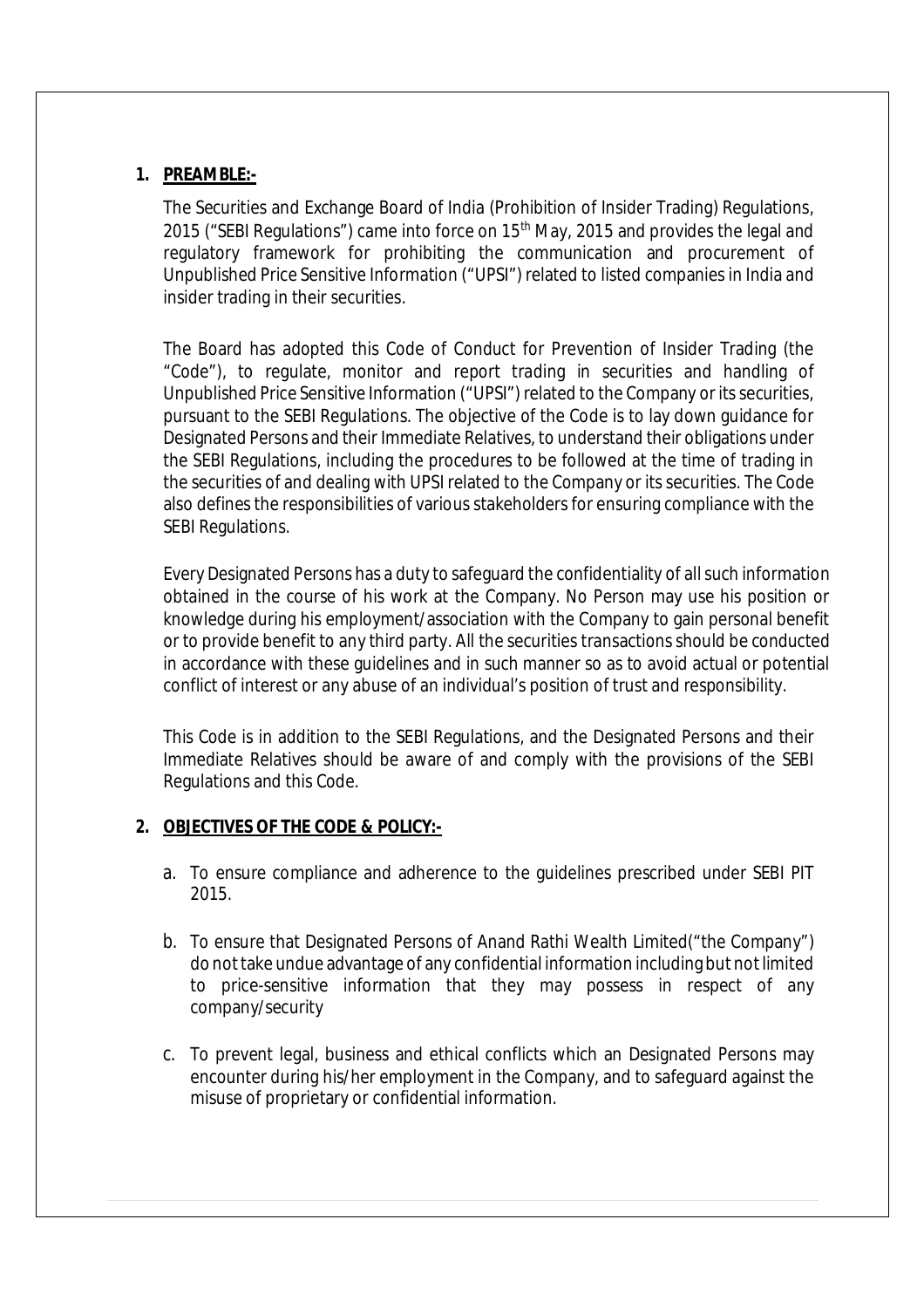- d. To permit Designated Persons to deal in their personal account without misusing their freedom and to deal in such manner, that may not cause the difficulty, disadvantage of the Clients of the Company, or contrary to any of the SEBI Regulations, circulars, and guidelines issued from time to time regarding it.
- e. To prevent Designated Persons to deal in securities in advance of a substantial client order.
- f. This Code is intended to discourage Designated Persons from engaging in personal trading on a scale or of a kind that would distract them from discharging their responsibilities to the Company.
- g. To guide the Designated Persons in maintaining a high standard of probity that one would expect of them in a position of responsibility.
- h. To also address actual or potential conflict of interest arising from dealings or trading of securities by Research Analysts employed by the Companyin respect of those companies on which Research Report is prepared/ issued. The resolution of conflict of interest promotes objective and reliable research that reflects an unbiased view of the research analyst and prevents the use of research reports or research analyses to manipulate the securities market.

#### **3. IMPORTANT DEFINITION:-**

- (a) **"Act"** means the Securities and Exchange Board of India Act, 1992
- (b) **"Board"** means the Securities and Exchange Board of India;
- (c) **"Company"** means Anand Rathi Wealth Limited.
- (d) **"Compliance Officer"** means any senior officer, designated so and reporting to the board of directors or head of the organization in case board is not there, who is financially literate and is capable of appreciating requirements for legal and regulatory compliance under these regulations and who shall be responsible for compliance of policies, procedures, maintenance of records, monitoring adherence to the rules for the preservation of unpublished price sensitive information, monitoring of trades and the implementation of the codes specified in these regulations under the overall supervision of the board of directors of the company or the head of an organization, as the case may be;
- (e) **"Connected person"** means,-
	- (i) any person who is or has during the six months prior to the concerned act been associated with a company, directly or indirectly, in any capacity including by reason of frequent communication with its officers or by being in any contractual, fiduciary or employment relationship or by being a director, officer or an employee of the company or holds any position including a professional or business relationship between himself and the company whether temporary or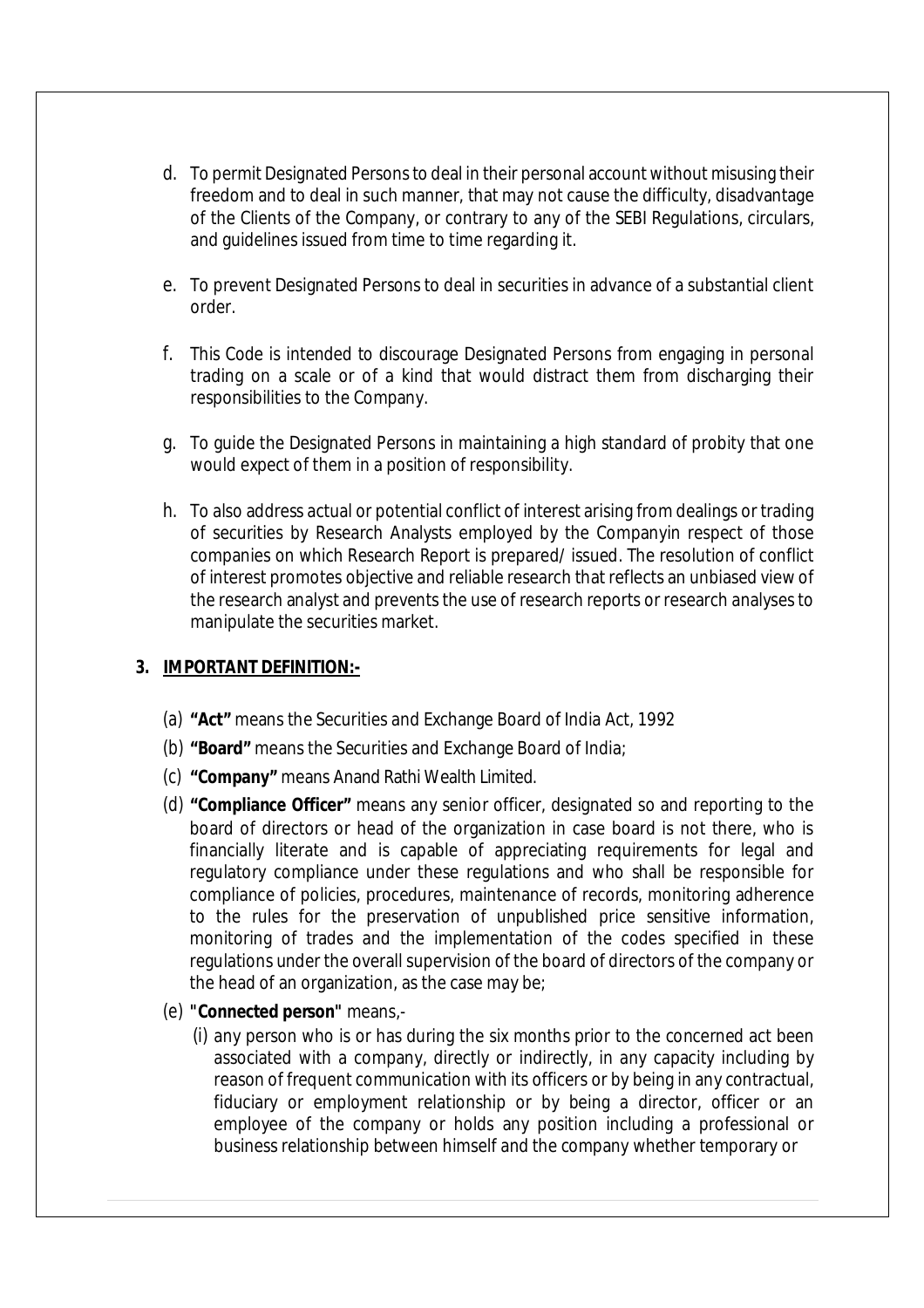permanent, that allows such person, directly or indirectly, access to unpublished price sensitive information or is reasonably expected to allow such access.

- (ii)Without prejudice to the generality of the foregoing, the persons falling within the following categories shall be deemed to be connected persons unless the contrary is established,:-
	- (a) An immediate relative of connected persons specified in clause(i);or
	- (b) A holding company or associate company or subsidiary company; or
	- (c) An intermediary as specified in section 12 of the Act or an employee or director thereof; or
	- (d) An investment company, trustee company, asset management company or an employee or director thereof; or
	- (e) An official of a stock exchange or of clearing house or corporation; or
	- (f) A member of board of trustees of a mutual fund or a member of the board of directors of the asset management company of a mutual fund or is an employee thereof; or
	- (g) a member of the board of directors or an employee, of a public financial institution as defined in section2(72) of the Companies Act, 2013;or
	- (h) an official or an employee of a self-regulatory organization recognised or authorized by the Board; or
	- (i) a banker of the company; or
	- (j) a concern, firm, trust, Hindu undivided family, company or association of persons wherein a director of a company or his immediate relative or banker of the company, has more than ten percent of the holding or interest;
- (f) **Contra trade** means a trade or transaction which involves buying or selling any number of shares of the Company and within 6 months trading or transacting in an opposite transaction involving sell or buy following the prior transaction.
- (g) **"Dealing in Securities or Trading "** means and includes subscribing, buying, selling, dealing, or agreeing to subscribe, buy, sell, deal in any Securities including the Securities of the Company, and "trade" shall be construed accordingly.

#### (h) **"Designated Persons(s)" means and includes** :—

- 1. Directors of the Company
- 2. Key Managerial Personnel of the Company and its' subsidiaries
- 3. Promoter and Promoter Group of the Company
- 4. Employees–
	- a) Upto two levels below Directors/Managing Director/Executive Director/Chief Executive Officer of the Company and its subsidiaries, irrespective of their functional role in the Company or ability to have access to Unpublished Price Sensitive Information;
	- b) Support Staff of the Company such as accounts, finance and taxation department, Secretarial Staff, IT staff, legal and Compliance departments, who have access to the UPSI.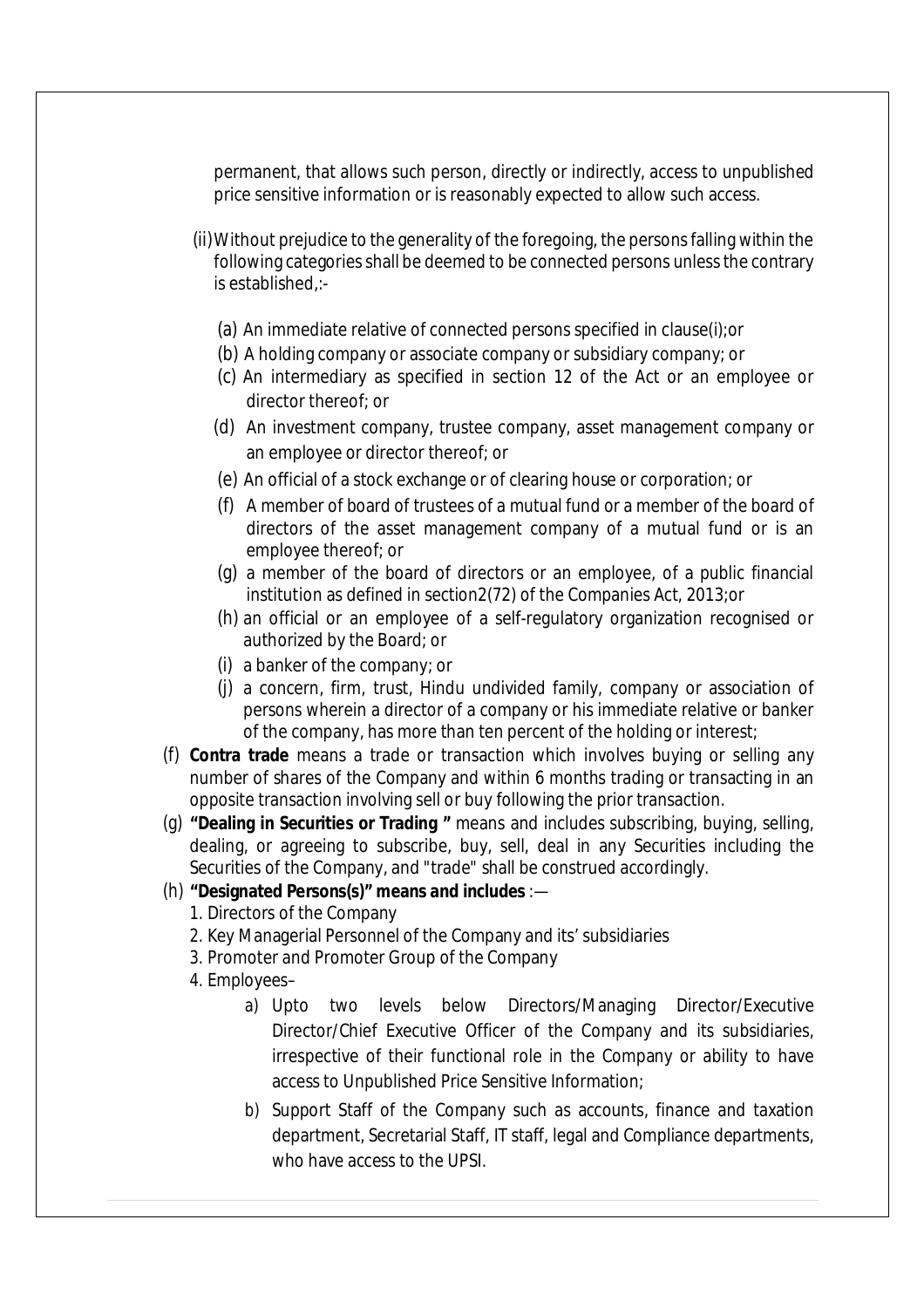c) Other Employees of the Company and material subsidiaries designated on the basis of their functional role or access to UPSI.

The Compliance Officer is empowered to amend and finalise the broad categories or individuals to be covered as Designated Persons under the Code in consultation with the Chairman/Managing Director/Whole-time Director.

- (i) **"Financially literate"** means a person who has the ability to read and understand basic financial statements i.e. balance sheet, profit and loss account, and statement of cash flows;
- **(j) "Fiduciaries"** refers to professional firms such as auditors, accountancy firms, law firms, analysts, consultants, banks etc., assisting or advising the company.
- (f) '**Front Running**' means any transaction of purchase/sale of a security carried out by an employee whether for self or for any other person, knowing fully well that the Company intends to purchase/sell the same security for its business activity(ies)/operation
- (g) **"Generally available information"** means information that is accessible to the public on a non-discriminatory basis.
- (h) **"Immediate Relative"** means a spouse of a person, and includes parent, sibling, and child of such person or of the spouse, any of whom is either dependent financially on such person, or consults such person in taking decisions relating to trading in securities.
- (i) **"Insider"** means any person who is:
	- i) A connected person; or
	- ii) In possession o for having access to unpublished price sensitive information (UPSI);
- (j) **"Key Managerial Personnel"** means key managerial personnel as defined in the Companies Act, 2013 and includes
	- (a) Chief Executive Officer;
	- (b) Managing Director;
	- (c) Manager;
	- (d) Company Secretary;
	- (e) Whole-Time Director;
	- (f) Chief Financial Officer.
- (k) **"Legitimate Purpose"** shall include sharing of unpublished price sensitive information in the ordinary course of business by an Insider with partners, collaborators, lenders, customers, suppliers, merchant bankers, legal advisors, insolvency professionals or other advisors or consultants, provided that such sharing has not been carried out to evade or circumvent the prohibitions of Insider Trading Regulations.
- (l) **"Promoter"** shall have the meaning assigned to it under the Securities and Exchange Board of India (Issue of Capital and Disclosure Requirements) Regulations, 2018 or any modification thereof.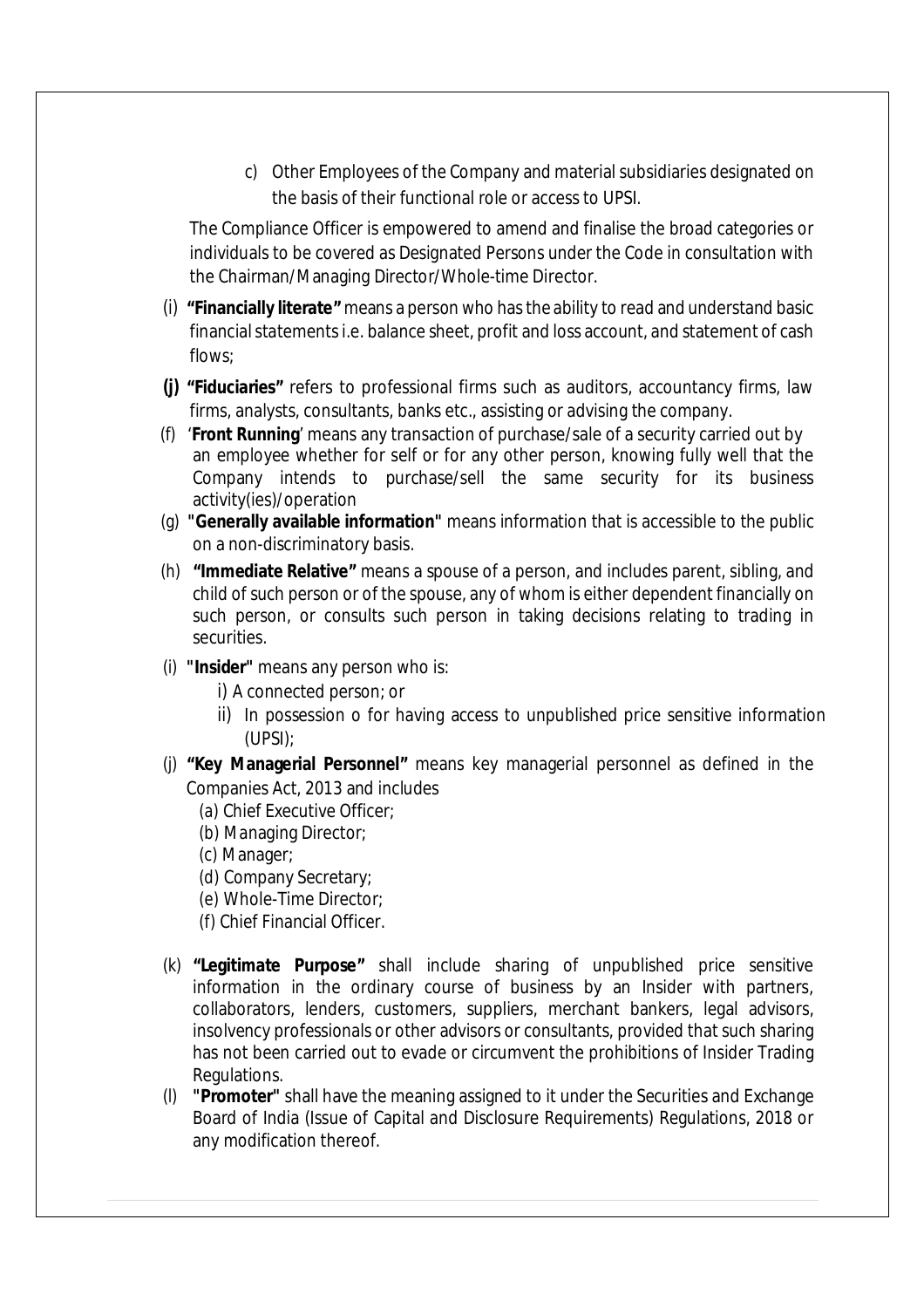- (m) **"Promoter group"** shall have the meaning assigned to it under the SEBI (Issue of Capital and Disclosure Requirements) regulation 2018 or any modification thereof;
- (n) **"Proposed to be listed"** shall include securities of an unlisted company:
	- (i) if such unlisted company has filed offer documents or other documents ,as the case may be, with the board, stock exchange(s) or registrar of companies in connection with the listing or
	- (ii) is such unlisted company is getting listed pursuant to any merger or amalgamation and has filed a copy of such scheme of merger or amalgamation under the companies act 2013;
- (o) "**Regulations**" means SEBI (Prohibition of Insider Trading) Regulations, 2015, Securities and Exchange Board of India (Research Analysts) Regulations, 2014 and Securities and Exchange Board of India (Prohibition of Fraudulent and Unfair Trade Practices Relating to Securities Market) Regulations, 2003.
- (p) **"Securities"** shall have the meaning assigned to it under the Securities Contracts (Regulation) Act, 1956 (42 of 1956) or any modification thereof except units of a mutual fund.
- (q) '**Self Dealing**' means trading in the securities based on information which is price sensitive in nature and to which an employee has access to such information by virtue of his office or position.
- (r) **"Specified"** means specified by the Board in writing.
- (s) **"Takeover Regulations"** means the Securities and Exchange Board of India (Substantial Acquisition of Shares and Takeovers) Regulations, 2011 and any amendments thereto.
- (t) **"Trading"** means and includes subscribing, buying, selling, dealing, or agreeing to subscribe, buy, sell, deal in any securities, and "trade" shall be construed accordingly.
- (u) **"Trading day"** means a day on which the recognized stock exchanges are open for trading;
- (v) **"Unpublished Price Sensitive Information"** means any information, relating to a company or its securities, directly or indirectly, that is not generally available which upon becoming generally available, is likely to materially affect the price of the securities and shall, ordinarily including but not restricted to, information relating to the following:
	- i. Financial results;
	- ii. dividends;
	- iii. change in capital structure;
	- iv. mergers, de-mergers, acquisitions, delisting, disposals and expansion of business and such other transactions;
	- v. changes in key managerial personnel

#### **(w) Interpretation of Certain Words and Expressions:**

Words denoting the singular shall include the plural and vice-versa and words denoting masculine gender shall include reference to feminine or neuter gender. Words and expressions used and not defined in this code but defined in the SEBI (Prohibition of Insider Trading) Regulations, 2015, Securities and Exchange Board of India Act, 1992, the Securities Contracts (Regulation) Act, 1956, the Depositories Act,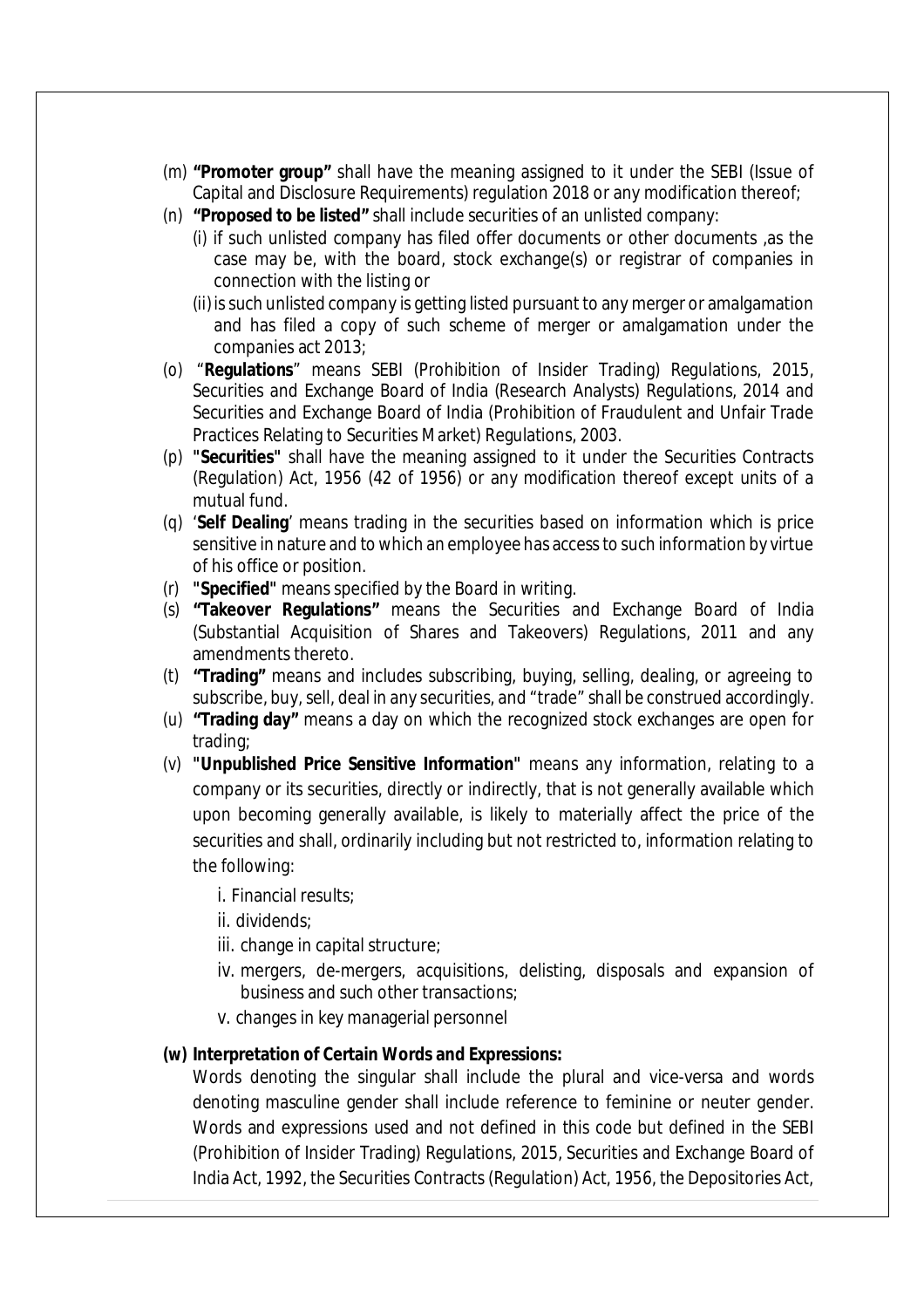1996 or the Companies Act, 2013 and rules and regulations made thereunder shall have the meanings respectively assigned to them in those legislation.

# 4. **APPLICABILITY OF CODE AND INTERNAL TRADING POLICY:-**

This Code is applicable to–

- 1. Promoters and Directors of the Company and its subsidiaries
- 2. Employees of the Company and its subsidiaries (including external resources appointed), Connected Persons, Insiders, the Designated Persons and their Immediate Relatives.
- 3. Such other person as may be specified by the Compliance Officer, from time to time.

New Employees/ Directorsshall be bound by this Code from the date of their joining ARG.

The applicability shall be dependent on the role and responsibilities of the Directors and employees vis-à-vis management and operations of the Company.

# 5. **NON APPLICABILITY OF INTERNAL TRADING POLICY:-**

Nothing contained in this Policy shall apply to the following investments:

- (i) Fixed deposits with banks/financial institutions/companies, life insurance policies, provident funds (including public provident fund), investment in savings schemes such as National Savings Certificates, National Savings Schemes, Kisan Vikas Patra, schemes launched by Pension Fund Regulatory Authority, or any other similar investment.
- (ii) Gold, silver, real estate, paintings, antiques, etc., where there is no likely conflict between the interest of ARG and the interest of the Employees/Directors.
- (iii) Units of mutual fund schemes and other collective investment schemes and PTCs where there is no likely conflict between the interest of ARG and the interest of the Employees/Directors
- (iv) Government securities, corporate fixed deposits, commercial papers, money market instruments and treasury bills

# 6. **COMPLIANCE OFFICER:-**

- (i) The Compliance Officer shall be responsible for setting for the policies and procedures and monitoring adherence to the rules for the preservation of unpublished price sensitive information, maintaining database containing details of Designated Persons and details of such persons/entities with whom UPSI is shared, pre-clearing of all Designated Persons and their immediate relatives trades, monitoring of trades and implementation of this Code under the overall supervision of the Board of the Company.
- (ii) The Compliance Officer shall maintain the list of Designated Persons and shall keep the list updated at all times in respect of any change in the Designated Persons due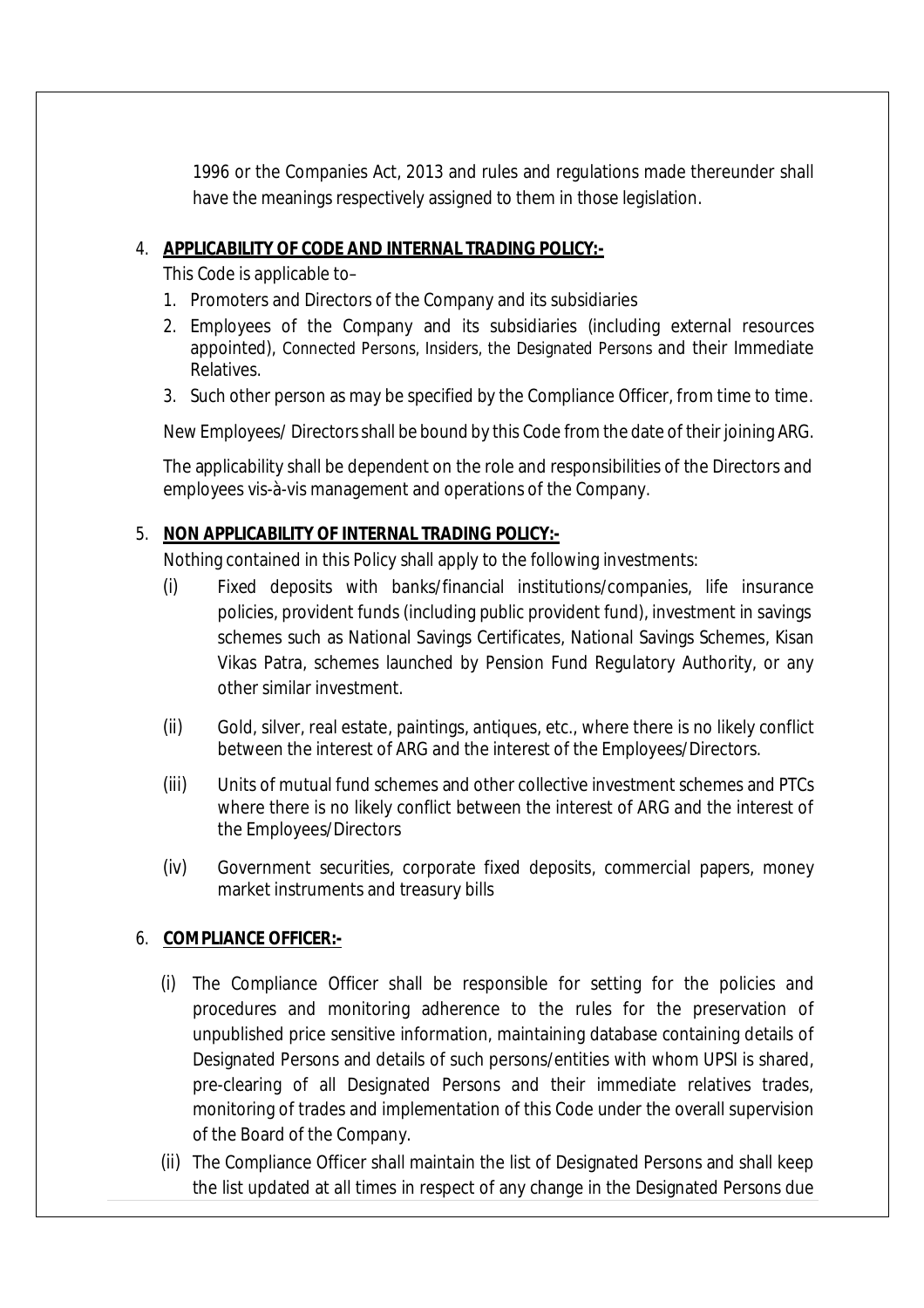to appointment/resignation/transfer etc. of the Designated Persons.

- (iii) The Compliance Officer shall assist all Designated Persons, Insiders of the Company in addressing any clarification regarding Regulations mentioned above and the Company's Code and Policy.
- (iv) The Compliance Officer shall in consultation with the Chairman and/or Managing Director and the Board specify prohibited period (i.e. closure of the Trading Window) from time to time and make announcement/s thereof ensuring that prohibited period is intimated to all concerned before the commencement of the said period.
- (v) The Compliance Officer shall implement punitive measures or disciplinary action prescribed for any violation or contravention of this Code.
- (vi) Any instance which leads to a suspicion regarding "insider trading" will be informed to the Board of Directors and/or Audit Committee.

#### 7. **CONFIDENTIALITY:-**

All non-public information relating to any client or activities of the client are strictly confidential and shall not be disclosed orally or in writing or electronically, directly or indirectly to anyone other than as required by the Regulator/Government/Court.

#### 8. **PRESERVATION OF UNPUBLISHED PRICE SENSITIVE INFORMATION:-**

- (i) Designated Persons shall not use, communicate, provide, or allow access to Unpublished Price Sensitive Information, related to Company or its securities or to buy or sell securities of any sort, whether for their own account, their immediate relative's account or client's account, except where such communication is in furtherance of the Designated Person/Insider's legitimate purposes, performance of duties or discharge of legal obligations or as permitted in the Regulations.
- (ii) Unpublished Price Sensitive Information is to be handled on a "Need-To-Know" basis, i.e., it should be disclosed only to those within the Company who need the information to discharge their duty and whose possession of such information will not give rise to a conflict of interest or appearance of misuse of the information.
- (iii) Designated persons shall not trade in Securities of the Company directly or indirectly, either on his / her own behalf, or on behalf of any other person, when in possession of Unpublished Price Sensitive Information, except in compliance with the provisions of this Code or SEBI Regulations. Provided that exercise of stock options under the Company's Employee Stock Option Scheme ("ESOS") shall not be considered as trading / purchase of the Securities of the Company except for disclosure requirements as specified in SEBI Insider Trading Regulations.
- (iv) Files containing confidential information shall be kept secure. Computer filesmust have adequate security of login and password etc.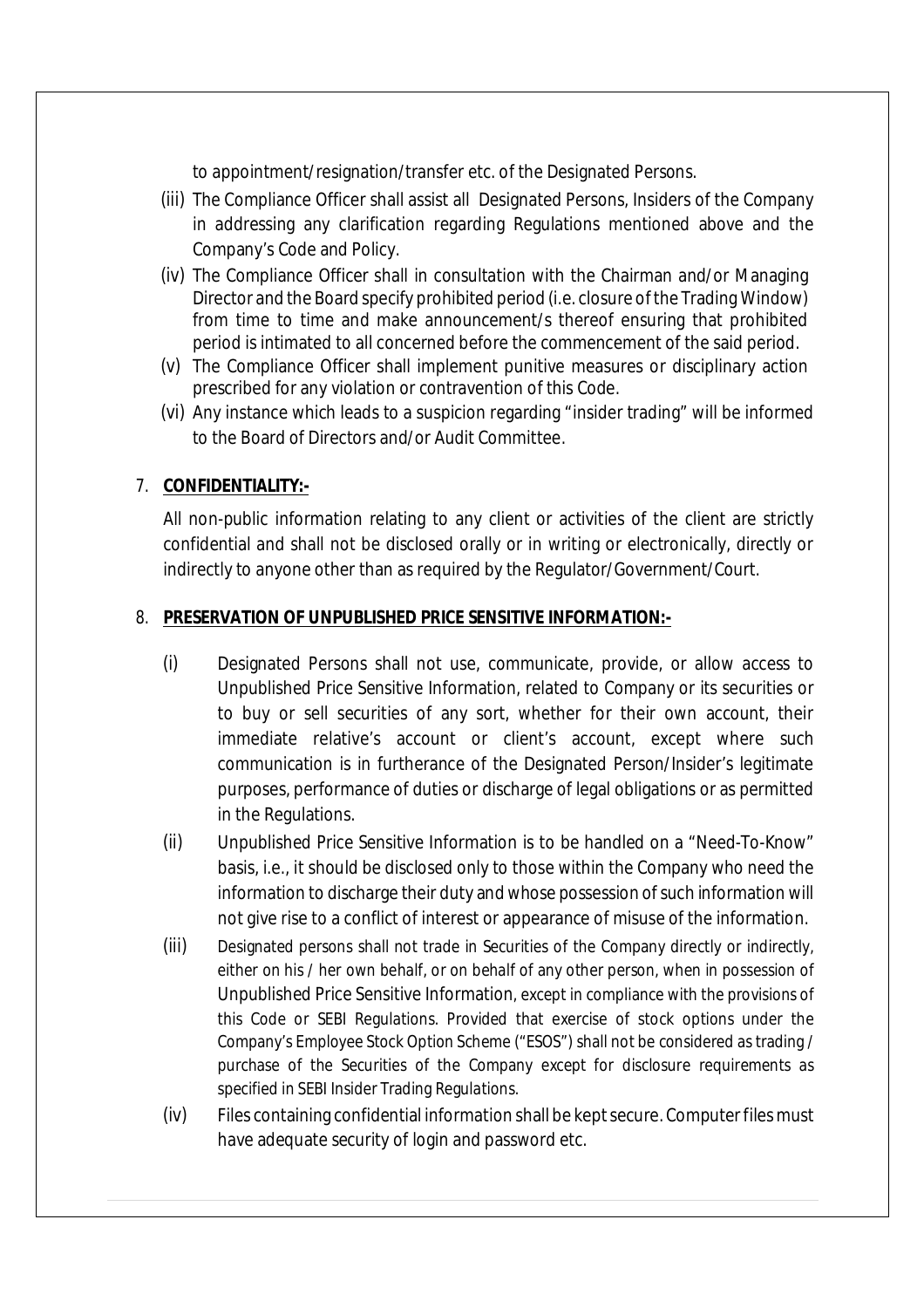- (v) No employee shall pass on information to anybody inducing him to buy/sell securities of the Company..
- (vi) However, UPSI may be communicated, provided, allowed access to or procured, in connection with a transaction which:
	- i. entails an obligation to make an open offer under the takeover regulations where the Board of the Company is of informed opinion that the proposed transaction is in the best interests of the Company; or
	- ii. does not attract the obligation to make an open offer under the takeover regulations but where the Board of the Company is of the informed opinion that the proposed transaction is in the best interests of the Company and the information that constitutes UPSI is disseminated to be made generally available at least two trading days prior to the proposed transaction being effected in such form as the Board may determine to be adequate and fair to cover all relevant and material facts.
- (vii) For the above purposes, the Board shall require the parties to execute agreements to contract confidentiality and non-disclosure obligations on the part of such parties and such parties shall keep information so received confidential, except for the purpose of this clause and shall not otherwise trade in securities of the Company when in possession of UPSI.
- (viii) The Designated Persons should not take advantage of any Unpublished Price Sensitive information that they may have about any company.
- (ix) Designated Persons should ensure that all transactions in the securities of the Company are conducted consistent with these guidelines.

# 9. **DIGITAL DATABASE:-**

Every Designated Person or his/her Immediate Relative who is in receipt of UPSI regarding the Company or its Securities pursuant to legitimate purpose or on a need-to-know basis or in any other manner as provided in this Code or the SEBI Regulations, are required to provide the details including, their name, PAN and other details as may be required to maintain Company's digital database. Such data shall be maintained with adequate time stamping and audit trails to avoid tampering.

# 10. **MECHANISM FOR PREVENTION OF INSIDER TRADING AND HANDLING OF UPSI:-**

The Company shall put in place adequate and effective system of internal controls to ensure compliance with the requirements given in SEBI Regulations.

The Audit Committee of the Company shall review compliance of the Code pursuant to SEBI Insider Trading Regulations, atleast once in a financial year and shall verify that the systems for internal control are adequate and are operating effectively. Internal Auditor shall investigate and submit the report to Audit Committee once in a year assessing the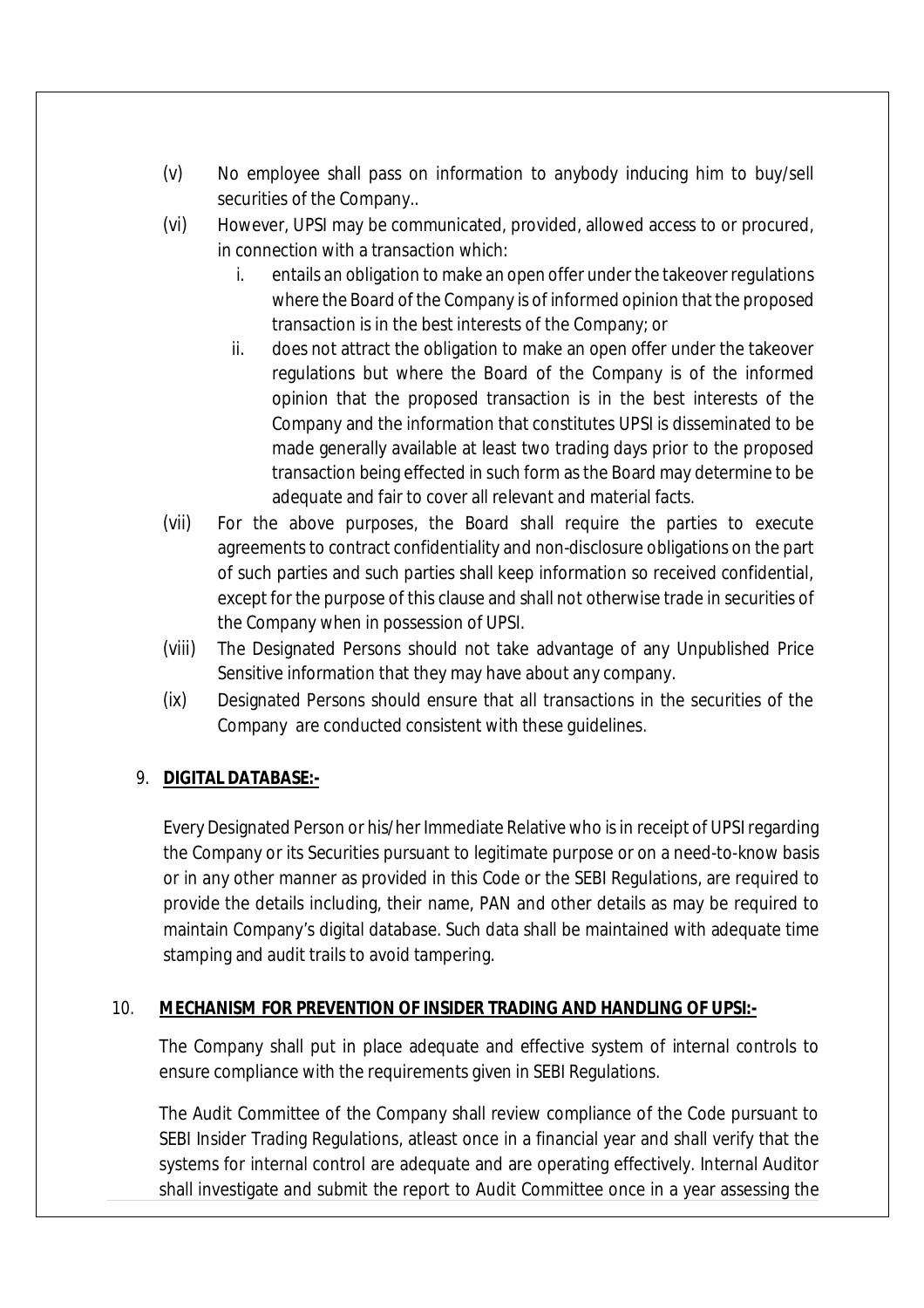adequacy and effectiveness of such internal controls.

# 11. **CHINESE WALL:-**

- (i) To prevent the misuse of confidential information the organization has adopted a 'Chinese Wall' policy which separates those departments of the company which routinely have access to confidential information, considered "Sensitive Departments" from 'Public Departments'
	- (ii) **Sensitive Departments** includes-
		- Investment Banking Department
		- HNI Department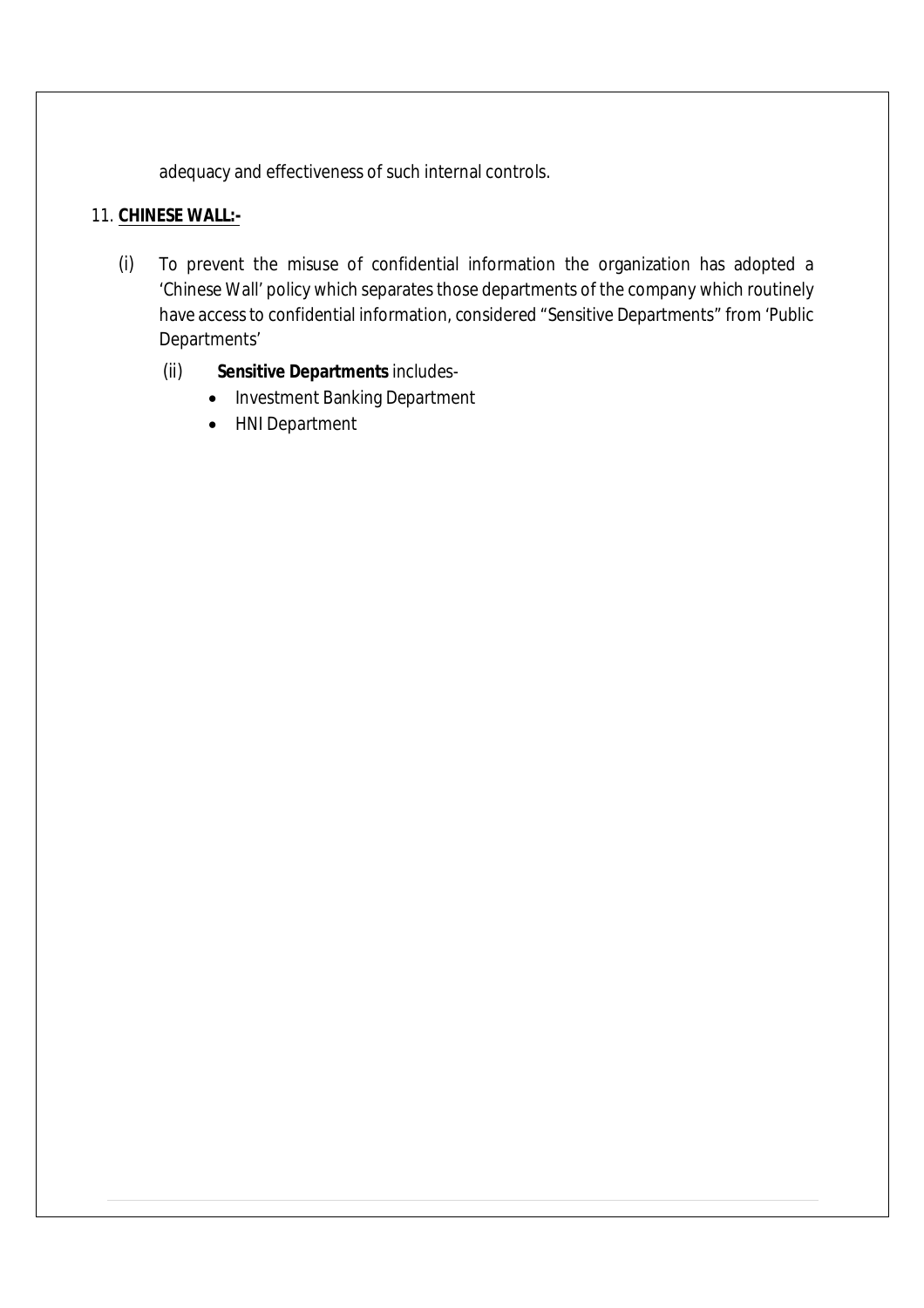- Merchant Banking Department
- Research Department
- Institutional Equity
- Equity Research
- PWM Advisory
- Technical Research (Commodity)
- Company Secretarial
- Legal
- Compliance
- Accounts, Finance, Taxation
- Equity/Derivative Dealing Department
- Risk Department
- Settlement Department
- Depository

Departments other than above shall be considered as "**Public Departments**"

- (iii) The Employees in the 'Sensitive Department' shall not communicate any Price sensitive information to anyone in public department.
- (iv) The employees in sensitive departments are physically segregated from employees in public departments.
- (v) Demarcations of the various departments as sensitive departments are implemented by the Company.
- (vi) Access of employees to the Offices/Departments of the various group companies are defined according to their functions and are governed & monitored accordingly.
- (vii) In exceptional circumstances, employees from the public departments may be brought "over the wall" and given confidential information on the basis of "need to Know" criteria, under intimation to the Compliance Officer.

# 12. **TRADING PLANS:-**

- A. Insider shall be entitled to formulate a trading plan and present it to the Compliance Officer for approval and public disclosure pursuant to which trades may be carried out on his behalf in accordance with such plan.
- B. Such trading plan shall:–
	- i. not entail commencement of trading on behalf of the insider earlier than six months from the public disclosure of the plan;
	- ii. not entail trading for the period between the twentieth trading day prior to the last day of any financial period for which results are required to be announced by the issuer of the securities and the second trading day after the disclosure of such financial results;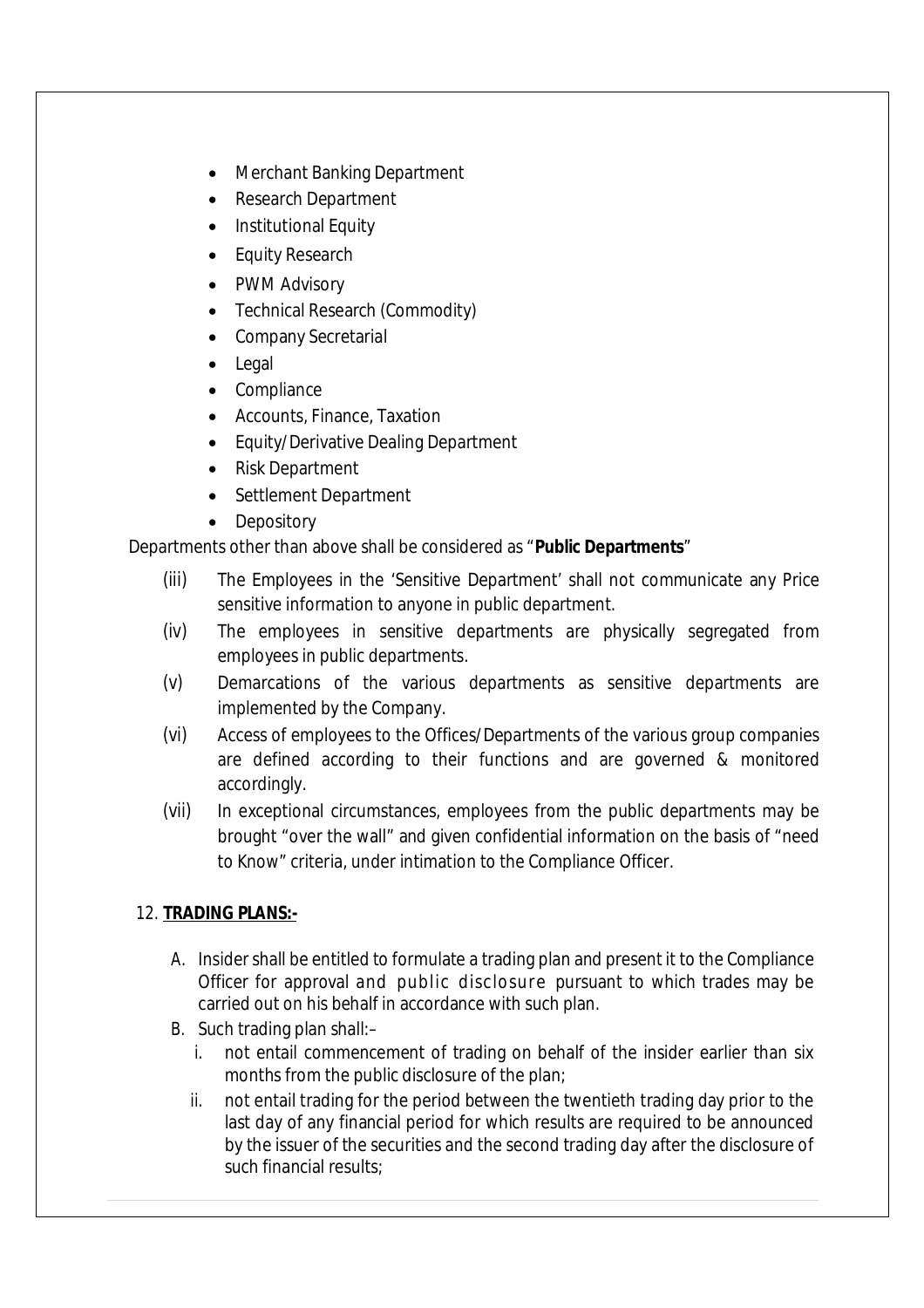- iii. entail trading for a period of not less than twelve months;
- iv. not entail overlap of any period for which another trading plan is already inexistence;
- v. set out either the value of trades to be effected or the number of securities to be traded along with the nature of the trade and the intervals at, or dates on which such trades shall be effected; and
- vi. not entail trading in securities for market abuse.
- C. Prior to approving any trading plan, the Compliance Officer shall seek declarations to the effect that the applicant for pre-clearance is not in possession of any unpublished price sensitive information. He shall also have regard to whether any such declaration is reasonably capable of being rendered inaccurate.
- D. The Compliance Officer shall also properly monitor trades of the Insider, as per the trading plan, in order to ensure that such trading plan does not entail trading in securities for market abuse.
- E. The trading plan once approved shall be irrevocable and the Insider shall mandatorily have to implement the plan, without being entitled to either deviate from it or to execute any trade in the securities outside the scope of the trading plan.
- F. Upon approval of the trading plan, the compliance officer shall notify the plan to the stock exchanges on which the securities are listed.
- G. Provided that the implementation of the trading plan shall not be commenced if any unpublished price sensitive information in possession of the insider at the time of formulation of the plan has not become generally available at the time of the commencement of implementation and in such event the compliance officer shall confirm that the commencement ought to be deferred until such unpublished price sensitive information becomes generally available information.

# 13. **ORGANISATION GUIDELINES/CONDITIONS OF EMPLOYMENT:-**

- i. It is incumbent upon every Designated Person to bring to the notice of the Compliance Officer, any apparent/suspected violation of this Code by any Employee / Director/ Connected Person. The informer's identity will be kept confidential by the Management.
- ii. Designated Persons are responsible for ensuring that their Relative(s) and entity(ies) in which Designated Persons is interested or whose investment decisions are controlled by the Designated Persons are informed about this Code and Policy.
- iii. The Company reserves the right to restrict any Designated Person from Dealing in Securities of the Company without assigning any reason where the Company believes that such restriction is necessary in the interest of the Company or in order to prevent possible conflicts of interests.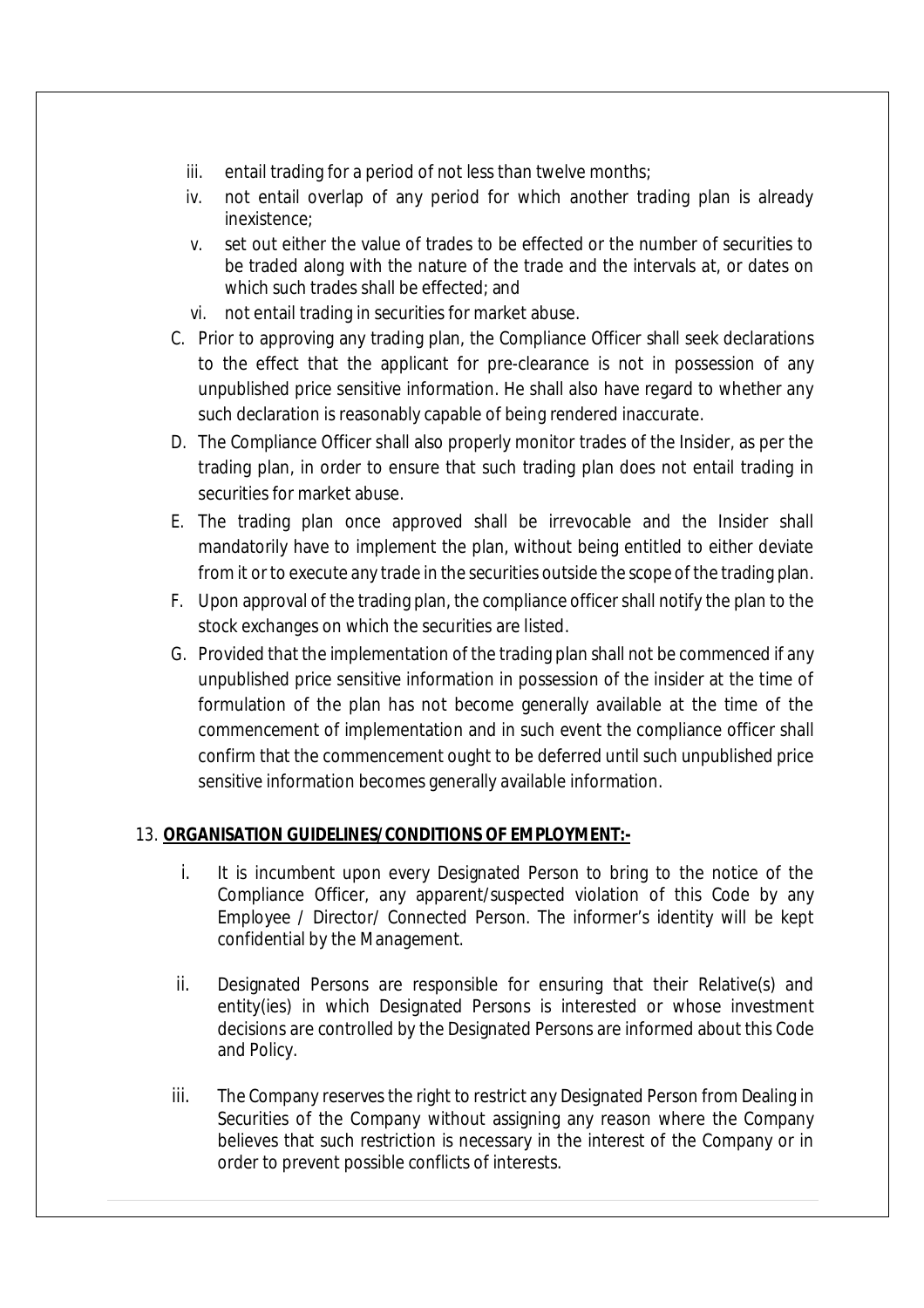iv. Any Designated Person who communicates any Price Sensitive Information to or counsel in trading in Securities to any person whether a client of the Company or not, in contravention of this Code is liable for appropriate disciplinary action by the Company.

#### 14. **HOLDING PERIOD:-**

- i. All Designated Persons shall hold their investments for a minimum period of 6 months.
- ii. The Holding Period shall apply to subscription in the primary market (IPOs/FPO/OFS). In the case of IPOs / OFS, the Holding Period would commence from the date of allotment of Securities.
- iii. In case the sale of securities is necessitated by personal emergency, the compliance officer may waive the holding period after recording in writing his or her reasons in this regard. An application for waiver of holding period shall be made to the Compliance Officer in **Form 'B'**. Format of Form B is given in **Annexure 2**.

#### 15. **CODE OF CONDUCT FOR TRADING :-**

#### **i. Trading Window for dealing in Company's Securities:-**

1) Designated Persons shall not Trade in the Company's securities when the trading window is closed.

2) For declaration of financial results (periodical or final), the trading window shall be closed from the first day from close of quarter till 48 hours i.e. 48 hours after the unpublished price sensitive information becomes generally available.

3) Additionally, the trading window shall be closed when the Compliance Officer determines that a Designated Person or class of Designated Persons can reasonably be expected to have possession of UPSI, for such periods as determined by the Compliance Officer. Designated Person or class of Designated Persons will receive a notification on such special trading window closure periods. The trading window may be re-opened after closure, not earlier than 48 hours after the UPSI in question becomes generally available.

4) Trading window restrictions shall not be applicable for exercise of ESOPs and for execution of trades in adherence to pre-approved trading plans.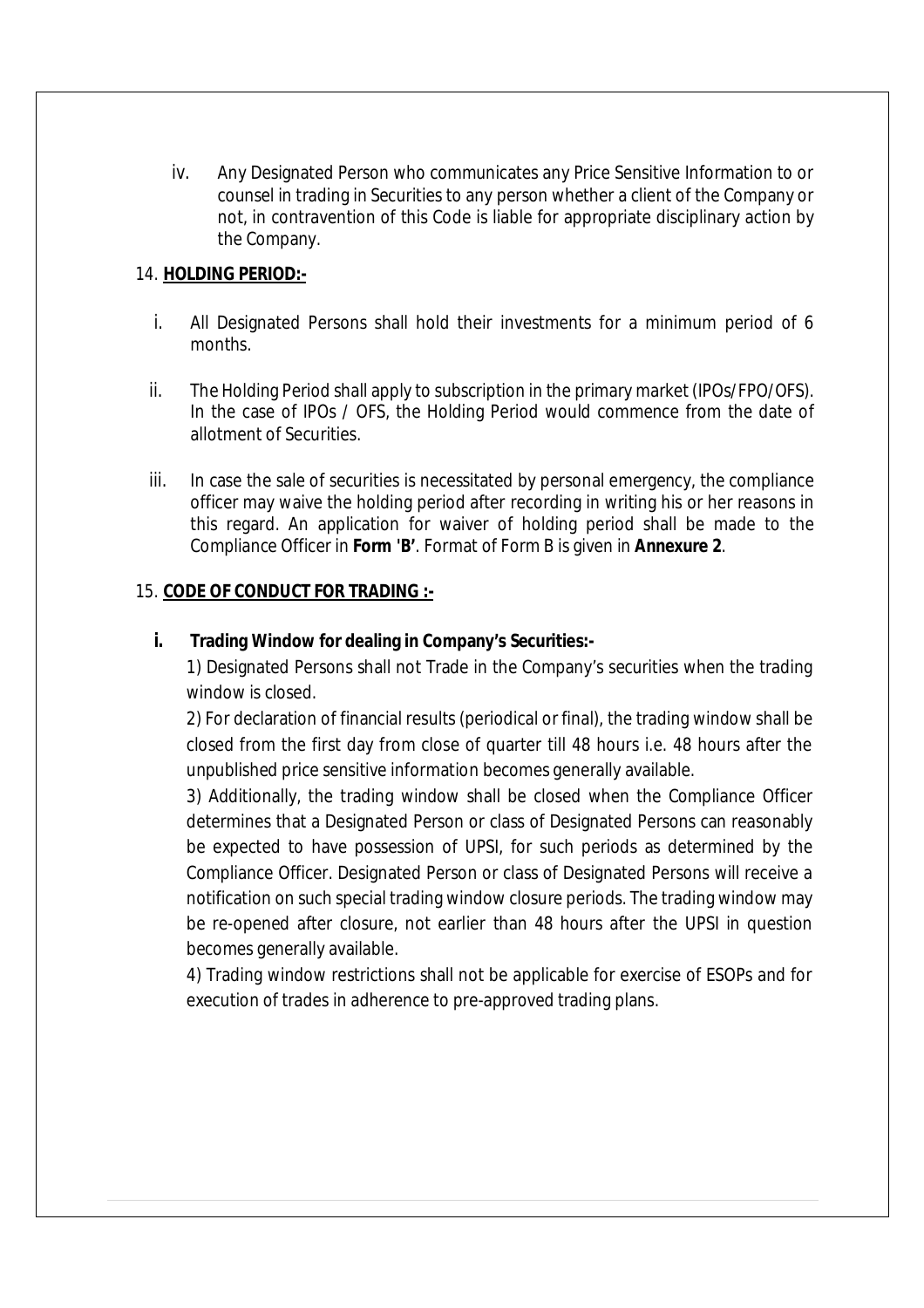#### 16. **PROVISIONS APPLICABLE TO DESIGNATED PERSONS:-**

- i. Designated Persons including their immediate relatives can enter into one transaction or a series of transactions in the securities of the Company for an aggregated traded value of up to Rs. 10 (ten) lakhs in a calendar quarter, without obtaining any pre-clearance for the transactions, subject to the satisfaction of the following conditions:
	- a. The trading window is open; and
	- b. The Designated Persons are not in possession of any UPSI.
- ii. Designated Persons including their immediate relatives who intends to trade in the securities of the Company when the trading window is open and if the value of securities proposed to be traded exceeds Rs.10 Lakhs, in a calendar quarter, should pre-clear the transaction, after obtaining approval of the Compliance Officer by submitting an application as per **Annexure-1.**
- iii. The Compliance Officer, for his / her own securities transaction, must apply to the MD/WTD/CEO. In these guidelines, in the case of the Compliance Officer's own transactions for purchase or sale of securities or disclosure or any other related matter, the term "Compliance Officer" whereverit appears,should be read as "CEO/MD/WTD."
- iv. An application for pre-clearance of trade may be made in **Annexure-1** to the Compliance Officer along with an undertaking (UT) in favour of the Compliance officer as per the format of Pre-clearance application given in **Annexure-1**.
- v. The Compliance officer shall consider and give his decision at the earliest but not later than 24 hrs.
- vi. Approval for the pre-clearance request shall be granted after verifying adherence to this Code and Policy.
- vii. In exceptional circumstances consent may not be given if the Compliance officer is of the opinion that the proposed deal is on the basis of possession of any unpublished Price sensitive information. There shall be no obligation to give reasons for any withholding of consent.
- viii. The approved pre-clearance requests must be executed within seven trading days of approval (inclusive of the date of approval) failing which the fresh pre-clearance would be needed for the trades to be executed.
- ix. Designated Persons shall submit the details of their personal securities transactions including that of their Immediate Relatives effected for purchase/sale of securities within 7 calendar days from the date of the transaction (inclusive of the date of the transaction) in **Annexure-3** to the Compliance Officer. In case the transaction is not undertaken, a report to that effect shall be filed in the prescribed **Annexure-4.**
- x. Designated person who is permitted to trade shall not execute a contra trade within six month following the prior transaction.
- xi. All Designated Persons who buy or sell any number of Securities of the Company shall not enter into a contra trade i.e. sell or buy any number of Securities of the Company during the next six months following the prior transaction.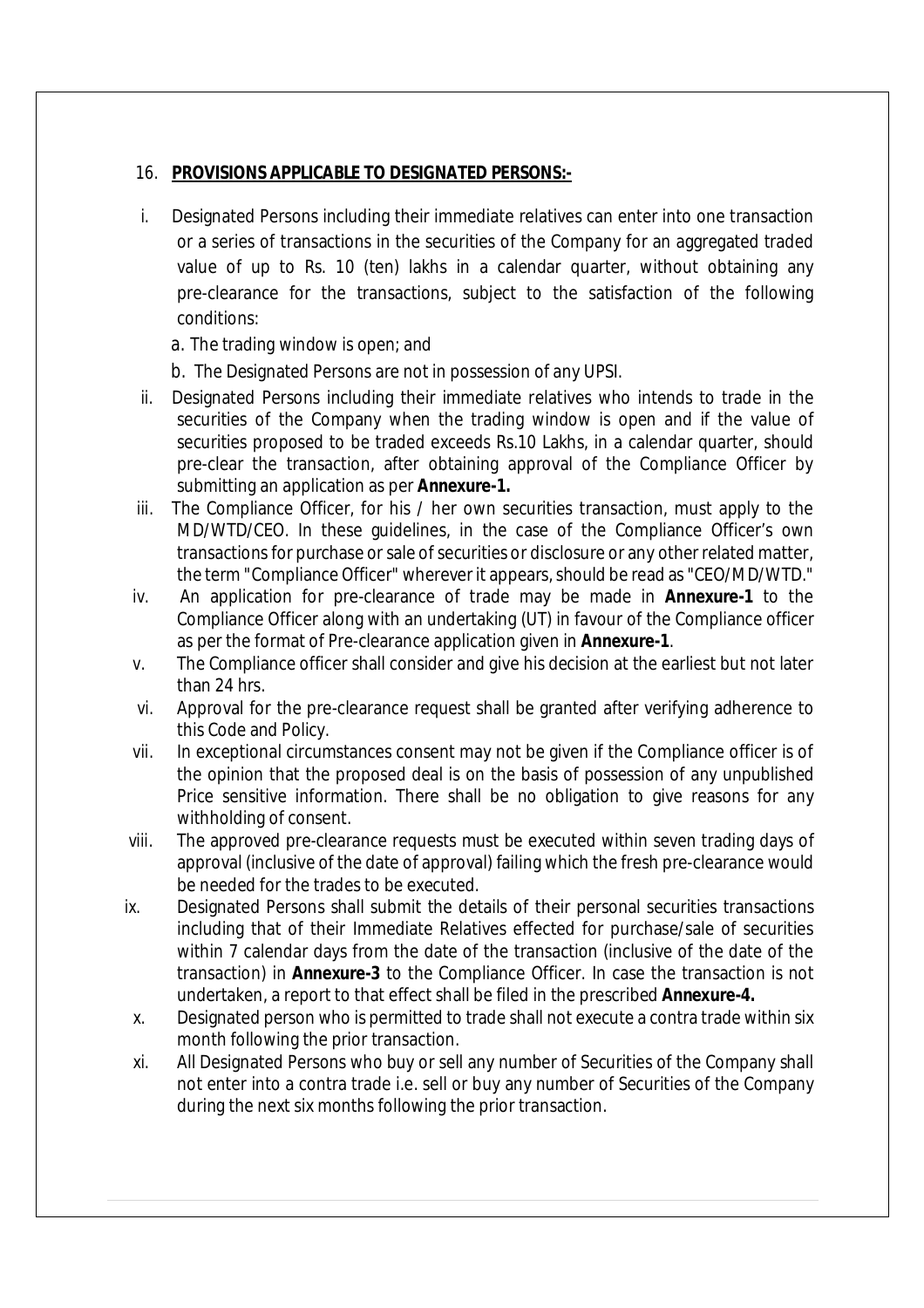- xii. Undertaking a contra trade in securities acquired through buy back offers, open offers, rights issues, further public offer, bonus offers, exit offers etc, as permitted by SEBI Regulations shall be permitted.
- xiii. In case the approved trade is not executed within the specified period, the Designated Person shall have to seek a fresh pre-clearance, if he requires to execute such trade.
- xiv. Decisions not to trade after securing pre-clearance, need to be reported to the Compliance Officer with justification.

#### 17. **PROVISIONS APPLICABLE TO EMPLOYEES OTHER THAN DESIGNATED PERSONS:-**

i. All employees (except Designated Persons) need not obtain prior approval for transacting in a security of the Company.

#### 18. **REPORTING REQUIREMENT:-**

#### **A. Declaration by Interns:**

Interns engaged in Sensitive departments shall submit declaration and undertaking on adherence to the Regulations and Code in Format given in **Annexure 5** within 7 days from the date of appointment.

# **B. Initial Disclosures by Employee/Key Managerial Personnel/Directors/ Promoter or member of Promoter Group:**

Every person on appointment as Designated Person /Key Managerial Personnel/ Director on the Board of the Company or upon becoming Promoter or member of Promoter Group shall disclose–

- Name and Permanent Account Number of
	- a) Immediate relatives
	- b) Persons with whom he/ she shares a material financial relationship
	- c) Phone, mobile, and cell numbers which are used by them

*The term "material financial relationship" shall mean a relationship in which one person is a recipient of any kind of payment such as by way of a loan or gift* from a designated person *during the immediately preceding twelve months, equivalent to at least 25%* of the annual income of such designated person *but shall exclude relationships in which the payment is based on arm's length transactions.*

- $\triangleright$  Names of educations institutions from which he/ she have studied and names of their past employers.
- $\triangleright$  Details of Depository and Broking account
- $\triangleright$  holding of securities (including holding of immediate relative) as on the date of appointment.

Above disclosures shall be made in '**Form B**' to the Compliance Officer within 7 days from the date of appointment or becoming the promoter. Process and format of Disclosure is given in **Annexure-6**.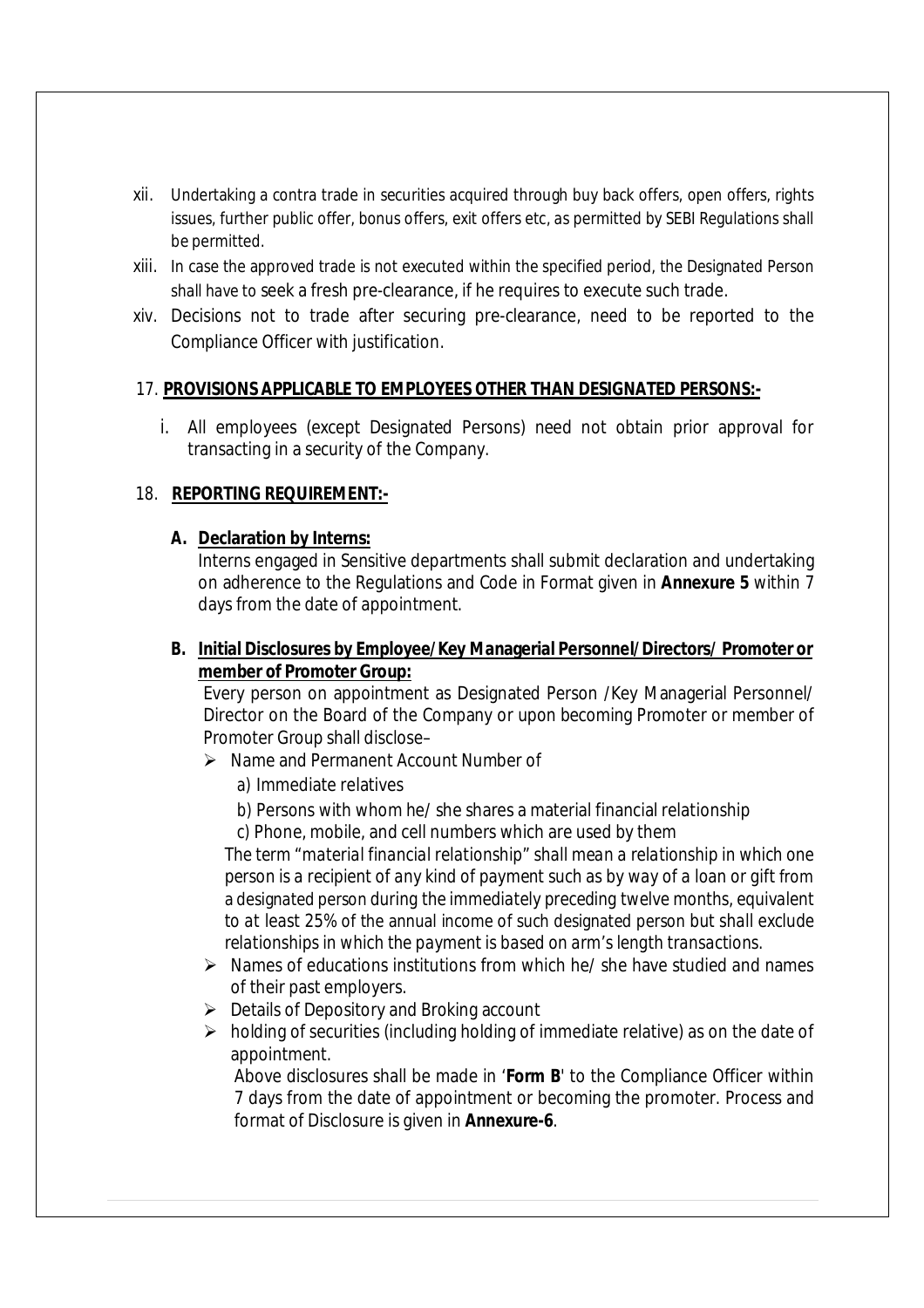In case of any changes in above details, Employee/ Key Managerial Personnel/Director/ Promoter/member of Promoter Group shall disclose such changes to the Compliance Officer.

#### **C. Continual Disclosures:**

Every promoter, member of the promoter group, designated person and director of the Company shall disclose to the company the number of such securities of the Company acquired or disposed of within two trading days of such transaction if the value of the securities traded, whether in one transaction or a series of transactions over any calendar quarter, exceeds the threshold of Rs.10 Lakhs in a calendar quarter. The disclosure shall be in the format given in **Annexure-7 – Form-C.**

The Company will notify to the Stock Exchanges of such disclosures, within 2 trading days of receipt.

#### **D. Annual Disclosures by Designated Persons:**

All designated persons on annual basis shall disclose–

- $\triangleright$  Name and Permanent Account Number of
	- a) Immediate relatives
	- b) Persons with whom he/ she shares a material financial relationship
	- c) Phone, mobile, and cell numbers which are used by them

*The term "material financial relationship" shall mean a relationship in which one person is a recipient of any kind of payment such as by way of a loan or gift* from a designated person *during the immediately preceding twelve months, equivalent to at least 25%* of the annual income of such designated person *but shall exclude relationships in which the payment is based on arm's length transactions.*

- Annual Holding statement of all holdings in securities (including holding of immediate relative), as at March 31 within 30 days i.e. by April 30.
- Above disclosures shall be made in '**Annexure-8**-**Form D**' to the Compliance Officer.

#### **E. Exit Disclosure**:

Every Employee shall submit declaration in '**Annexure 9** - **Form E'** at the time of resignation/termination as on the last date of working.

#### 19. **INQUIRY (PREVENTION OF LEAK OF UNPUBLISHED PRICE SENSITIVE INFORMATION)**

Employees can raise concerns against any leak /suspected leak of unpublished price sensitive information or unethical use of unpublished price sensitive information in accordance with the Informant mechanism of SEBI or under the procedure prescribed under Company's Whistle Blower Policy.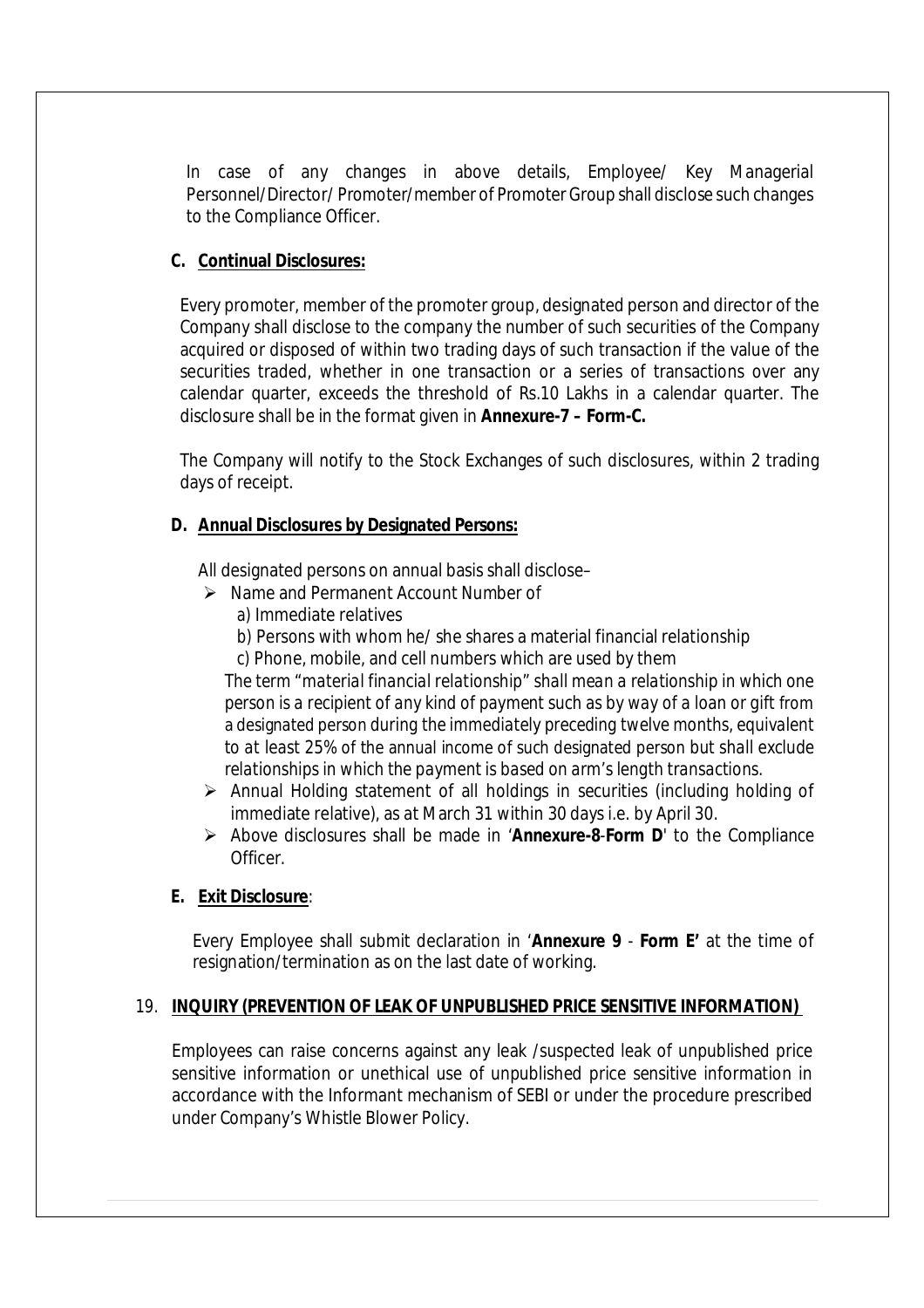Retaliation for reporting suspected violations is strictly prohibited under this Code and the Company's whistle blower policy. Employee who reports alleged violations of insider trading laws will be protected against any discharge, termination, demotion, suspension, threats, harassment, directly or indirectly or discrimination to such employee.

The Company shall initiate appropriate inquiries on becoming aware of leak of unpublished price sensitive information or suspected leak of unpublished price sensitive information. In case of leak of any unpublished price sensitive information of the Company, the Investigating Officer will undertake the procedure as provided under the whistle blower policy of the Company.

Further the same shall be reported to the Audit Committee/Board, as required, stating the nature of leak, inquiries undertaken and results of such inquiries.

#### 20. **RECORDS MANAGEMENT:-**

- (i) The Compliance Officer shall maintain a record of all requests for pre-clearance regarding the purchase or sale of a security, including the date of the request, the name of the Designated person, the details of the proposed transaction and whether the request was approved or denied and waivers given, if any, and its reasons.
- (ii) The disclosures, preclearance and other related documents as per this policy shall be maintained by the Company, for a minimum period of five years.

#### 21. **MISCELLANEOUS PROVISIONS:-**

- a) Any Designated Person in any doubt as to the interpretation of this Policy should consult the Compliance Officer. All information provided by an Designated Person will be held in confidence and will be shared only on a need to know basis in the event of a perceived problem.
- b) Any request/queries/concerns shall be sent at "**csarwsl@rathi.com**"
- c) Every Designated Person shall be accountable and responsible for abiding by the terms and conditions of the Policy including but not limited to making necessary disclosures in respect of himself and his immediate relatives. Failure to make relevant disclosures in respect of the investments of the immediate relatives shall be treated as contravention of the Code by the concerned Designated Person.
- d) The Board of Directors shall be empowered to amend, modify, and interpret these Rules and such Rules shall be effective from such date that the Board may notify in this behalf.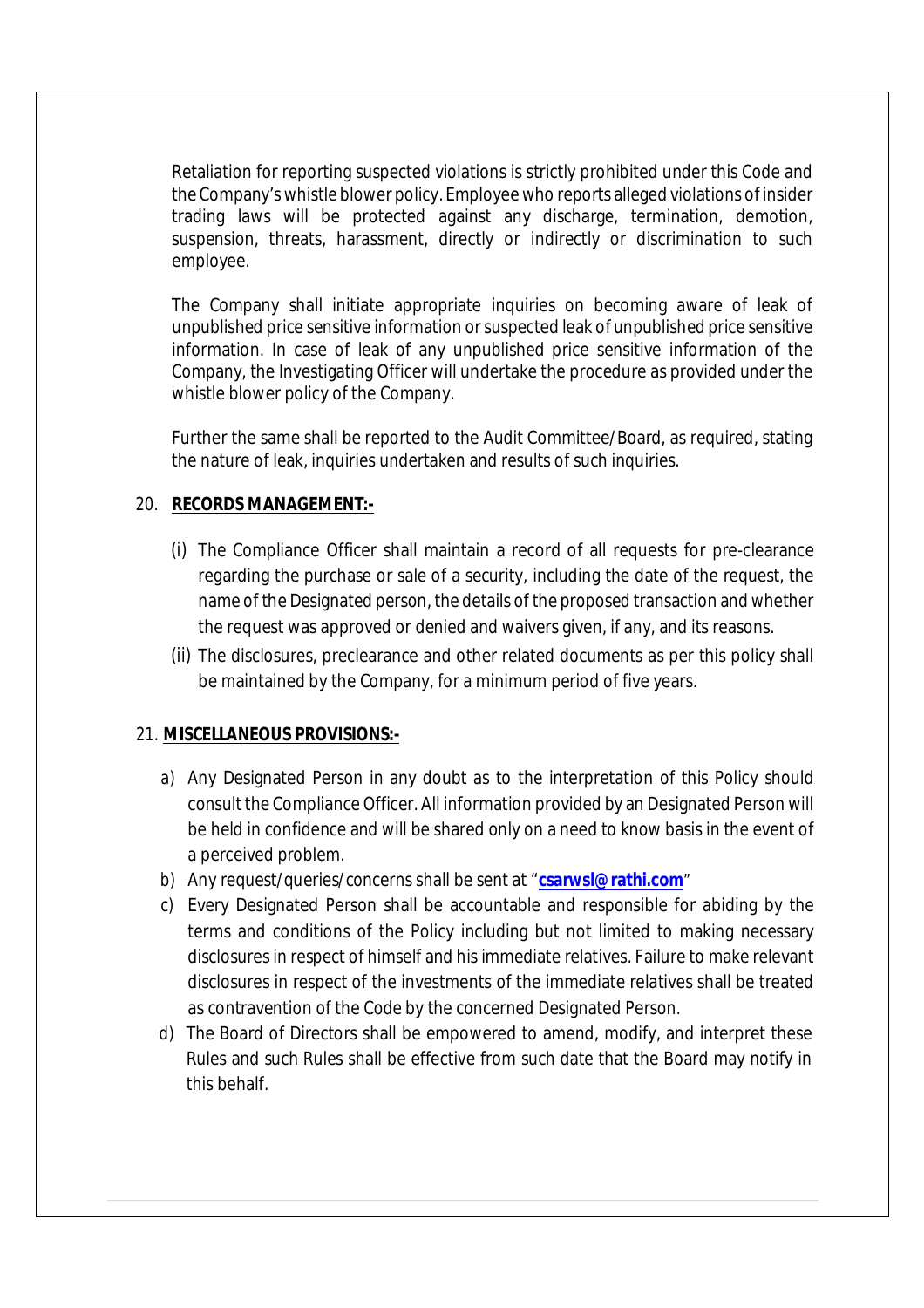#### 22. **AMENDMENT TO THE POLICY:-**

In case of any amendment(s), clarification(s), circular(s) etc. issued by the relevant authorities, not being consistent with the provisions laid down under this Code or Employee Trading Policy, then such amendment(s), clarification(s), circular(s) etc. shall prevail upon the provisions hereunder and this Code and Policy shall stand amended accordingly from the effective date as laid down under such amendment(s), clarification(s), circular(s) etc.

#### 23. **PENALTY FOR CONTRAVENTION:-**

- (a) Any Designated Person who acts in contravention of this Policy may be penalized and appropriate action may be taken against him by the Company.
- (b) Any Designated Person who violates this Code shall also be subject to disciplinary action by the Company, which may include wage/ salary freeze, suspension, withholding of promotions, in-eligibility for future participation in ESOPs etc. after giving reasonable opportunity to them to show-cause.
- (c) The action by the Company shall not preclude Board from taking any action in case of violation of Regulations.
- (d) In case the Company observes that there has been a violation of these Regulations, the Company shall inform Board promptly.

\*\*\*\*\*\*\*\*\*\*\*\*\*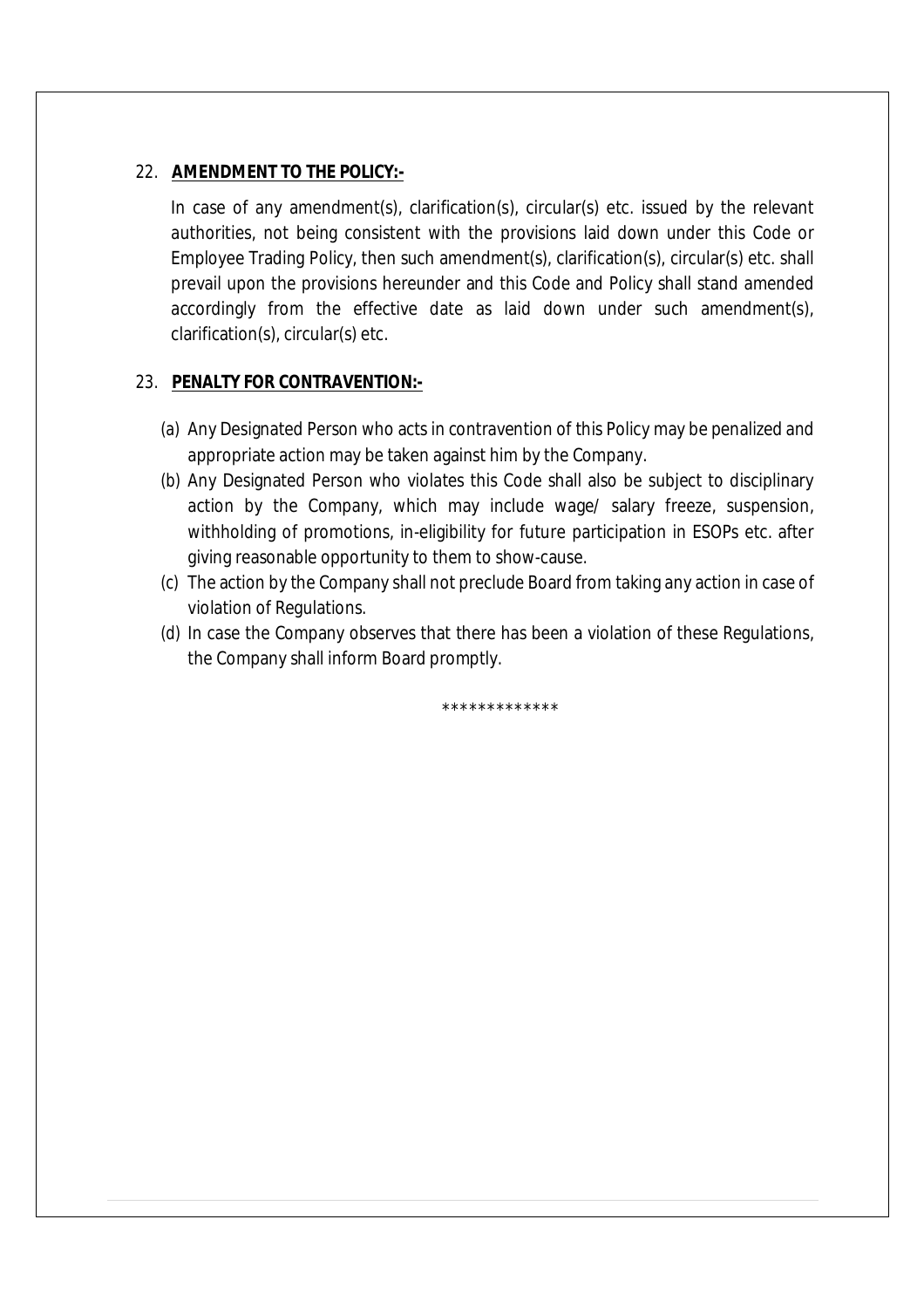# **Annexure 1**

#### **APPLICATION CUM UNDERTAKING FOR PRE-CLEARANCE OF TRADE**

 To The Compliance Officer, Anand Rathi Wealth Limited, Mumbai

I, the undersigned, hereby seek your approval to Trade in the Securities of Anand Rathi Wealth Limited as per details given below:

| Sr.            | <b>Particulars</b>                                      | <b>Remarks</b> |
|----------------|---------------------------------------------------------|----------------|
| No.            |                                                         |                |
| 1.             | Name                                                    |                |
| $\overline{2}$ | Designation                                             |                |
| 3.             | <b>PAN Number</b>                                       |                |
| 4.             | DP ID / Client ID                                       |                |
| 5.             | Nature of Transaction – Purchase / Sale                 |                |
| 6.             | Number of Securities proposed to be purchased /<br>sold |                |
| 7.             | Value of Securities proposed to be purchased / sold     |                |
|                | (approx.)                                               |                |
| 8.             | Tel. No.                                                |                |
| 9.             | Email                                                   |                |

#### **UNDERTAKING**

I hereby undertake and confirm:

a) that I do not have any access or have not received Unpublished Price Sensitive Information up to the time of signing this undertaking.

b) that in case I obtain access to or receive any Unpublished Price Sensitive Information after the signing of this undertaking but before the execution of the transaction, I shall inform the Compliance Officer of the change in my position and that I would completely refrain from dealing in the Securities of the Company till the time such information becomes public.

c) that I have not contravened the code of conduct for prevention of insider trading as notified by the Company from time to time.

d) that I have made a full and true disclosure in this application.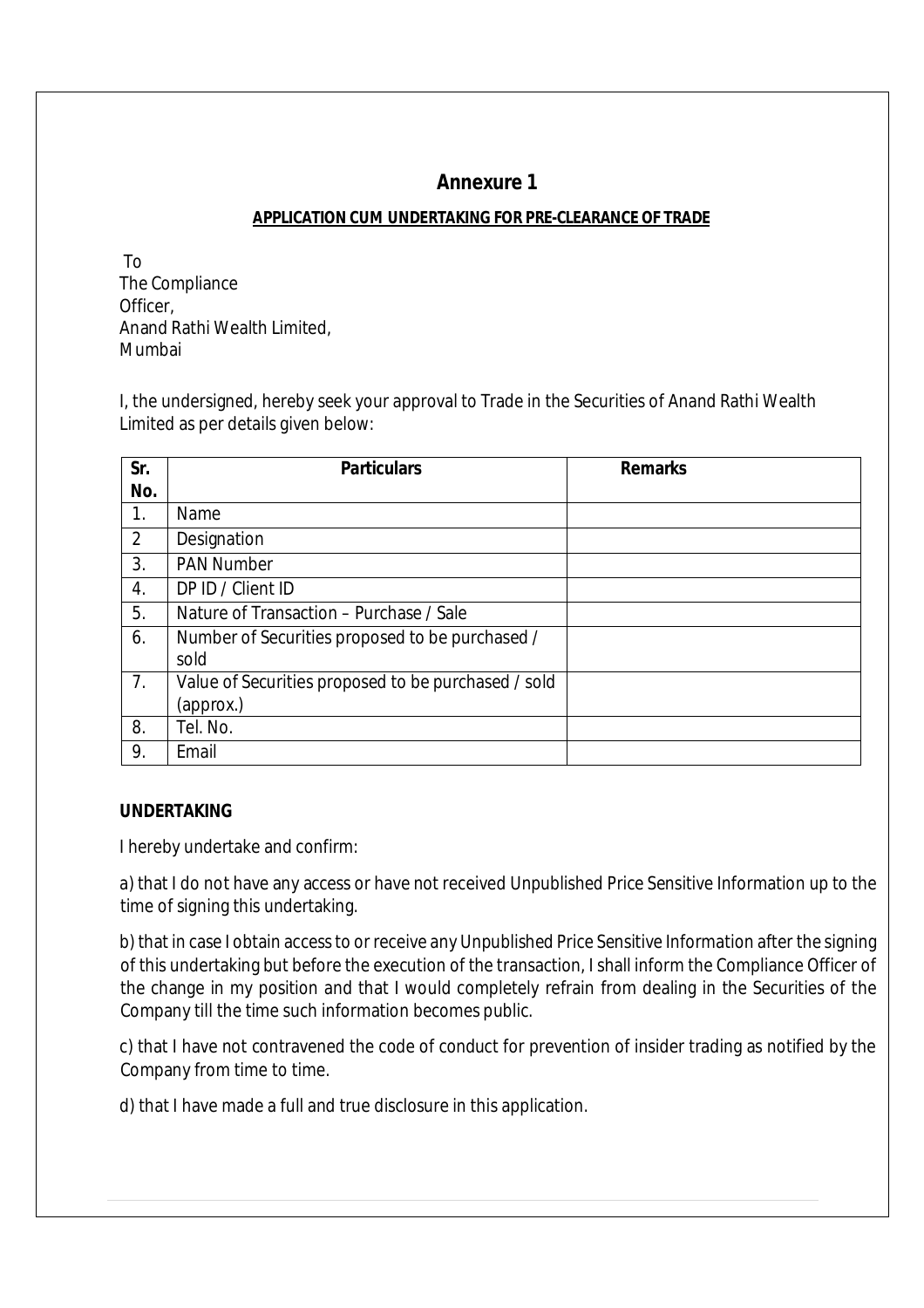e) that I shall execute my order within seven trading days of approval (inclusive of the date of approval). If the order is not executed within seven trading days from the approval, I undertake to obtain preclearance for the transaction again.

f) that I will not execute any opposite transaction for 6 (six) months from the date of last transaction, as per the code.

| Signature: | Date:        |
|------------|--------------|
| Name:      | Employee No: |

-------------------------------------

# *(To be provided by Compliance Officer)* **PRE-CLEARANCE ORDER**

We are glad to inform you that your request for dealing in\_\_\_\_\_\_\_\_\_\_\_\_\_\_(numbers) Equity Shares of the Company comprised in your application dated is approved.

| Please note that the said transaction must be completed within seven trading days of approval |         |
|-----------------------------------------------------------------------------------------------|---------|
| (inclusive of the date of approval) i.e. on or before                                         | lf you. |
| fail to complete the transaction within the stipulated period, you will be obliged to make an |         |
| application for the pre-clearance of the said transaction a fresh.                            |         |

Please also ensure that securities traded are in compliance of Code of Conduct for Prevention of Insider Trading & Internal Employee Trading Policy and does not amount to contra-trade.

Compliance Officer Date: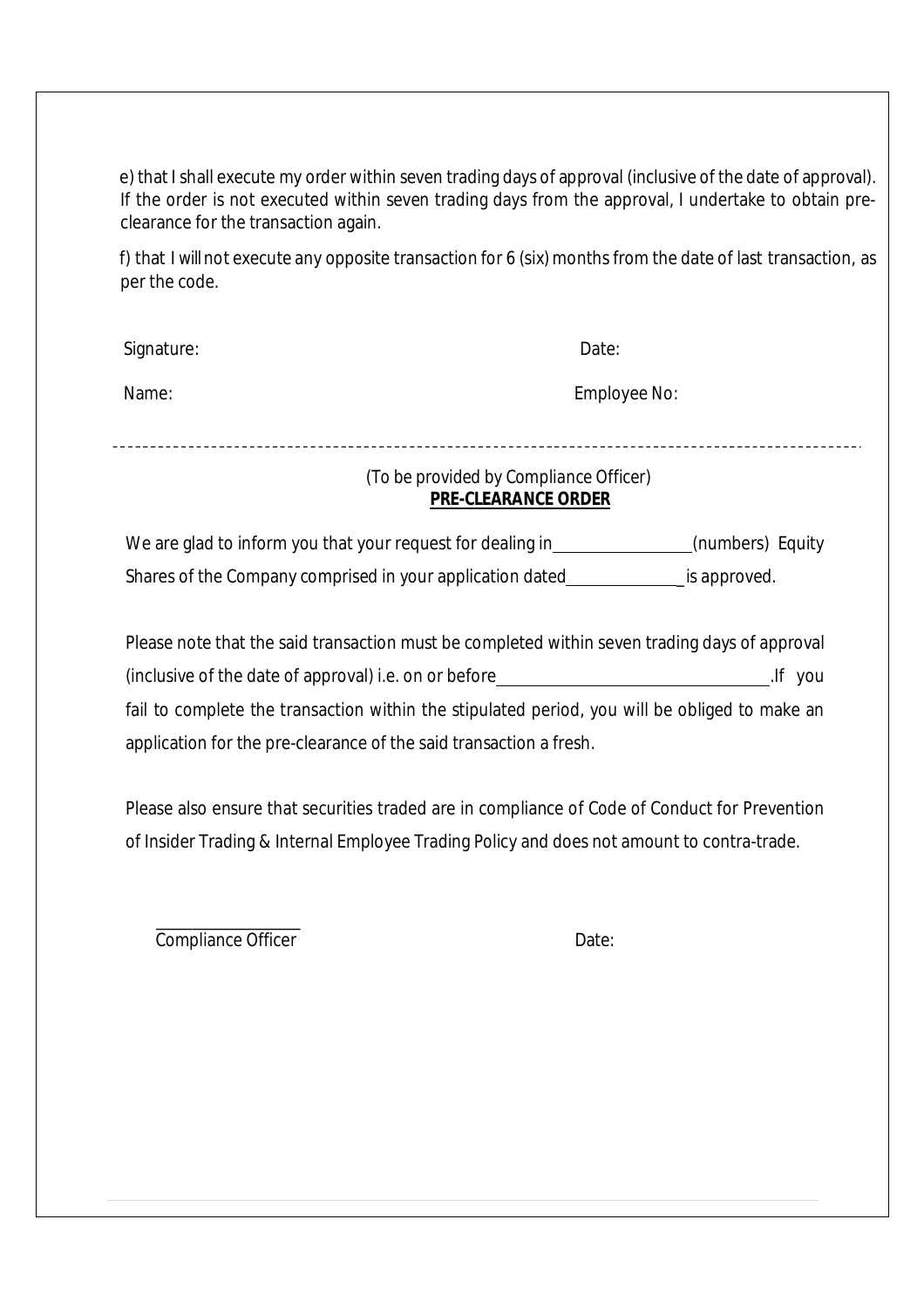# **Annexure2 Application for Waiver of Minimum Holding Period**

Date:\_\_\_\_

 To The Compliance Officer, Anand Rathi Wealth Limited, Mumbai

Dear Sir,

I request you to grant me waiver of the minimum holding period as required under Code of Conduct for prevention of insider trading with respect to shares of the Company held by me/ (name of relative) singly/jointly acquired by me on (Date). I desire to deal in the said shares on account of \_\_\_\_\_\_\_\_\_\_\_\_\_\_\_\_\_\_\_\_\_\_\_\_\_\_\_\_\_\_\_\_\_\_\_\_\_\_\_\_\_\_\_\_\_\_\_\_\_\_(give reasons).

Thanking You, Yours faithfully,

(Name)

(Designation)

(Department)

Place: Date:

**Approval:**

Name of HOD:

Compliance Office Date:

Designation :

Department: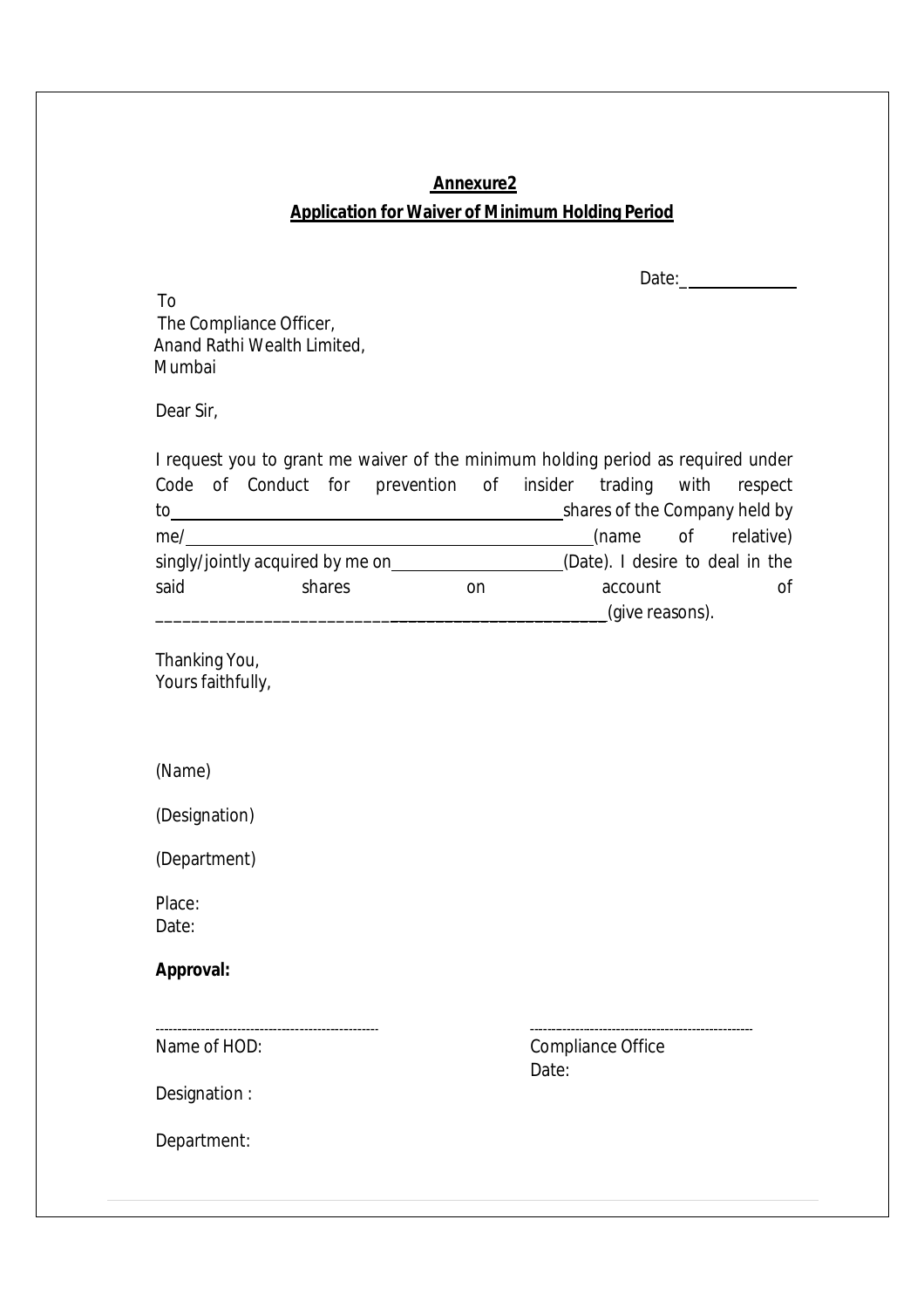#### **Annexure 3 Disclosure of Sale/Purchase of Securities**

*(To be submitted by the Designated Persons, Employee, KMP and Directors within 7 calendar days of transaction)*

Date:\_

 To The Compliance Officer, Anand Rathi Wealth Limited, Mumbai

Name of the Employee/ Director : Employee Code : Designation in the set of the set of the set of the set of the set of the set of the set of the set of the set of the set of the set of the set of the set of the set of the set of the set of the set of the set of the set o Department : the state of the state of the state of the state of the state of the state of the state of the state of the state of the state of the state of the state of the state of the state of the state of the state of t

Please take note of the following transaction/s:

| Date<br>Preclearance   Approval   Transaction   Relative | of Date of Date |  | of Self/ | Security | Name of Quantity Price |  |
|----------------------------------------------------------|-----------------|--|----------|----------|------------------------|--|
|                                                          |                 |  |          |          |                        |  |
|                                                          |                 |  |          |          |                        |  |

#### **I hereby undertake the following:**

- That I/my immediate relative did not have any access nor have I/my immediate relative received any "Unpublished Price Sensitive Information" vis-à-vis the security listed herein above, upto the time of executing the reported transaction.
- That I/my immediate relative have/has not indulged in front running or self-dealing in the said transaction.
- That in respect of the above transaction I confirm that I/my immediate relative have / has held/will hold the concerning security for atleast 6 months.
- That I/my immediate relative shall not execute a contra trade unless a specific waiver is granted by the Compliance Officer.
- That Contract note or Account Statements will be provided as and when called for by the Compliance Officer.

**(Signature)**

**Date:**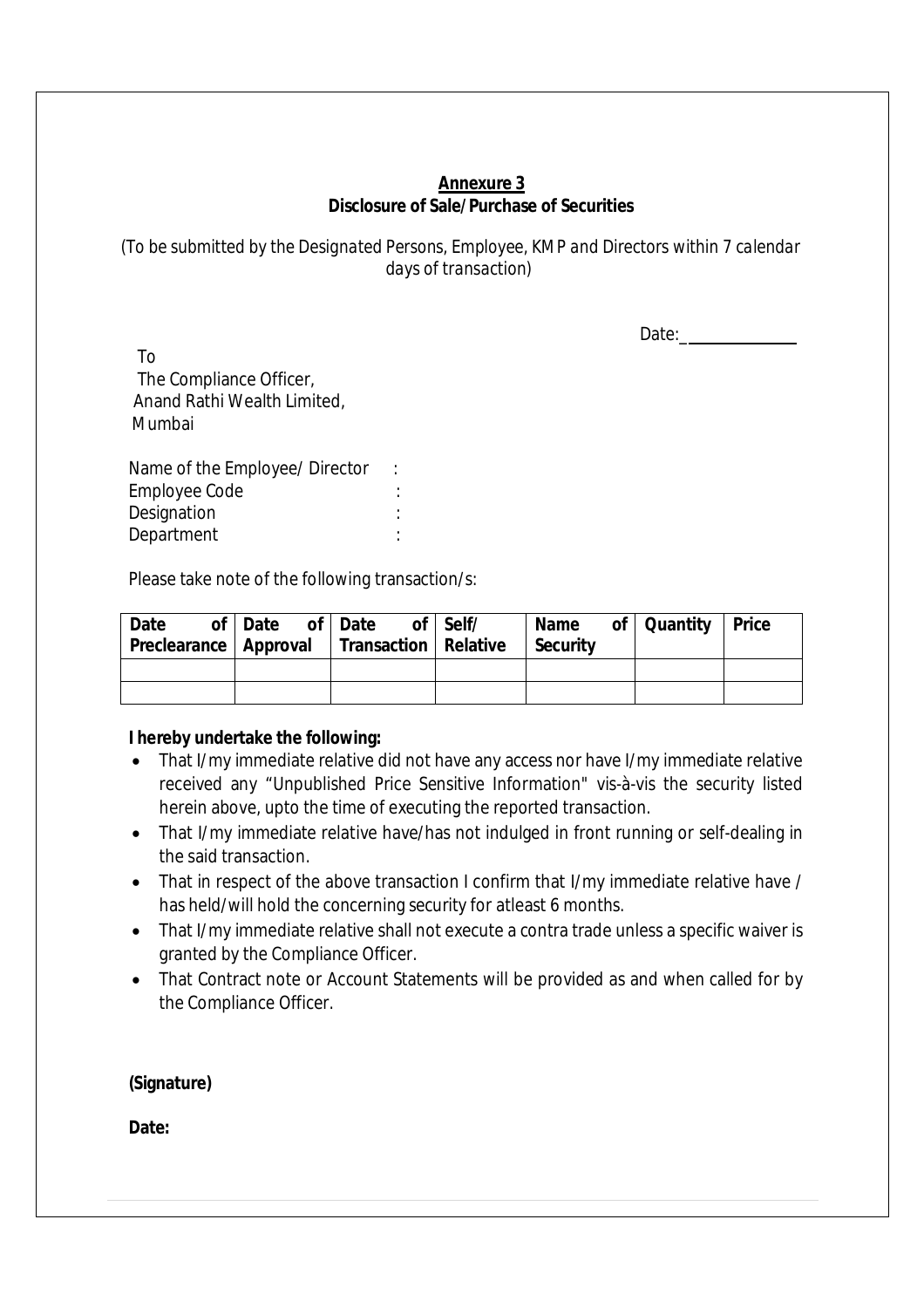#### **Annexure 4**

#### **REPORTING OF NON-EXECUTION OF PRE-CLEARED TRADE**

#### **To:**

The Compliance Officer, Anand Rathi Wealth Limited, Mumbai

# **I hereby inform that I have not executed the below approved transaction**:

| Sr.<br>No. | <b>Particulars</b>                                      | <b>Remarks</b> |
|------------|---------------------------------------------------------|----------------|
| 1.         | Name                                                    |                |
| 2          | Designation                                             |                |
| 3.         | <b>PAN Number</b>                                       |                |
| 4.         | DP ID / Client ID                                       |                |
| 5.         | Date of Pre-clearance approval                          |                |
| 6.         | Nature of Transaction approved - Purchase /<br>Sale     |                |
| 7.         | Number of Securities approved to be purchased<br>/ sold |                |

**(Signature)**

**Date:**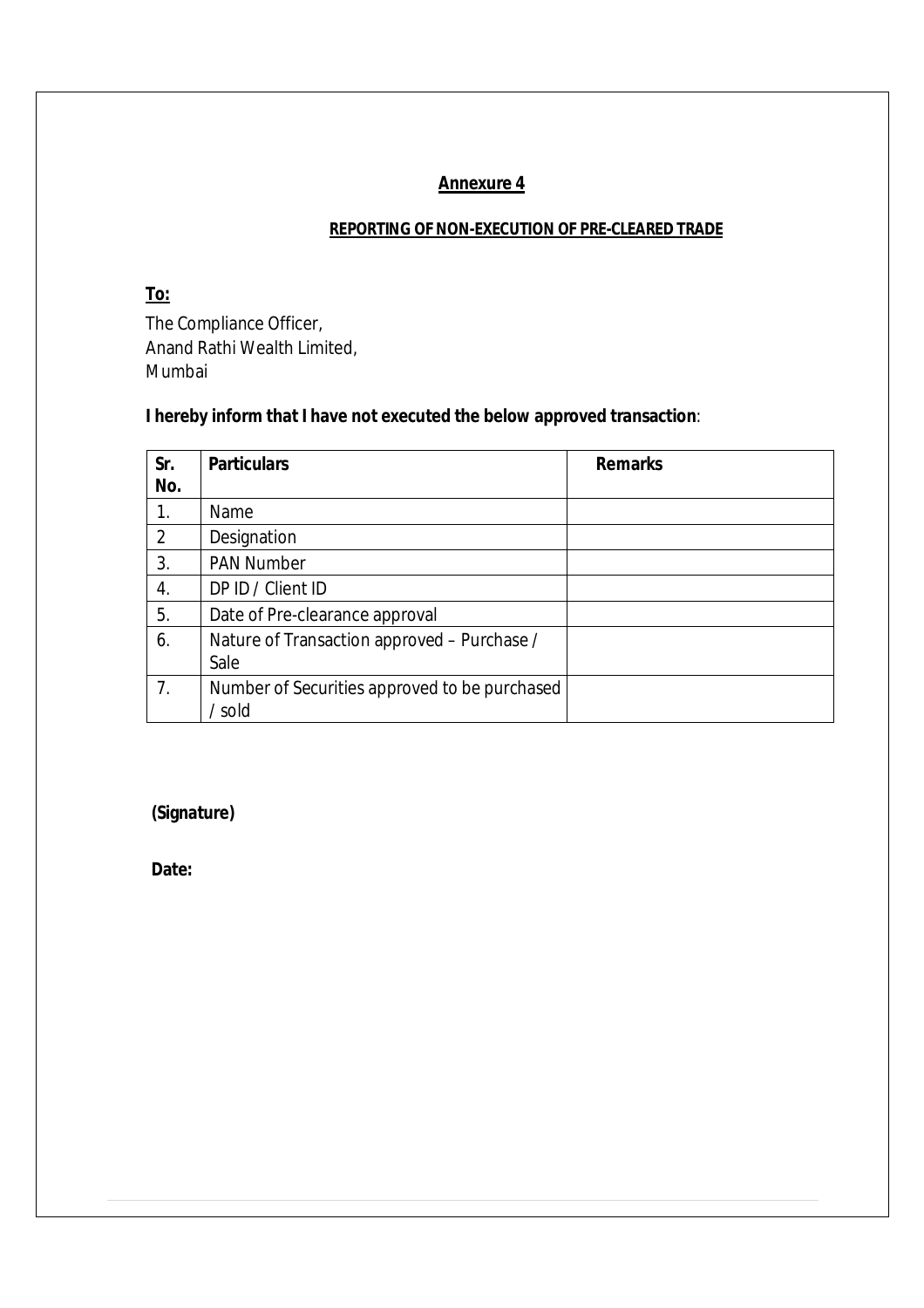# **Annexure 5 Initial Declaration and Undertaking from Interns**

Date:

 To The Compliance Officer, Anand Rathi Wealth Limited, Mumbai

**Subject:** Undertaking as per Code of Conduct for Prevention of Insider Trading & Internal Employee Trading Policy for Trading in securities

Dear Sir,

I, 1. 2008 1. (name of the intern), am an intern in

(name of the department). I do hereby undertake that, I have a

trading account with \_\_\_\_\_\_\_\_\_\_\_\_\_(name of trading member) and demat account with

\_(name of depository participant),the details of which are hereunder:

|    | <b>Trading Account Code</b> |  |
|----|-----------------------------|--|
|    |                             |  |
| ົາ | DP ID                       |  |
| ົ  | <b>Client ID</b>            |  |

I, do hereby undertake to abide by Code of Conduct for Prevention of Insider Trading under Policy for trading in securities as per SEBI guidelines during the tenure of my internship.

I, further undertake that I will not share any unpublished price sensitive information to any person except for legitimate purpose and also undertake not to execute any trade which are based on unpublished price sensitive information during my internship and upto 6 months after leaving internship of the company.

Regards,

| Signature of the (intern): |  |
|----------------------------|--|
| Name of the (intern):      |  |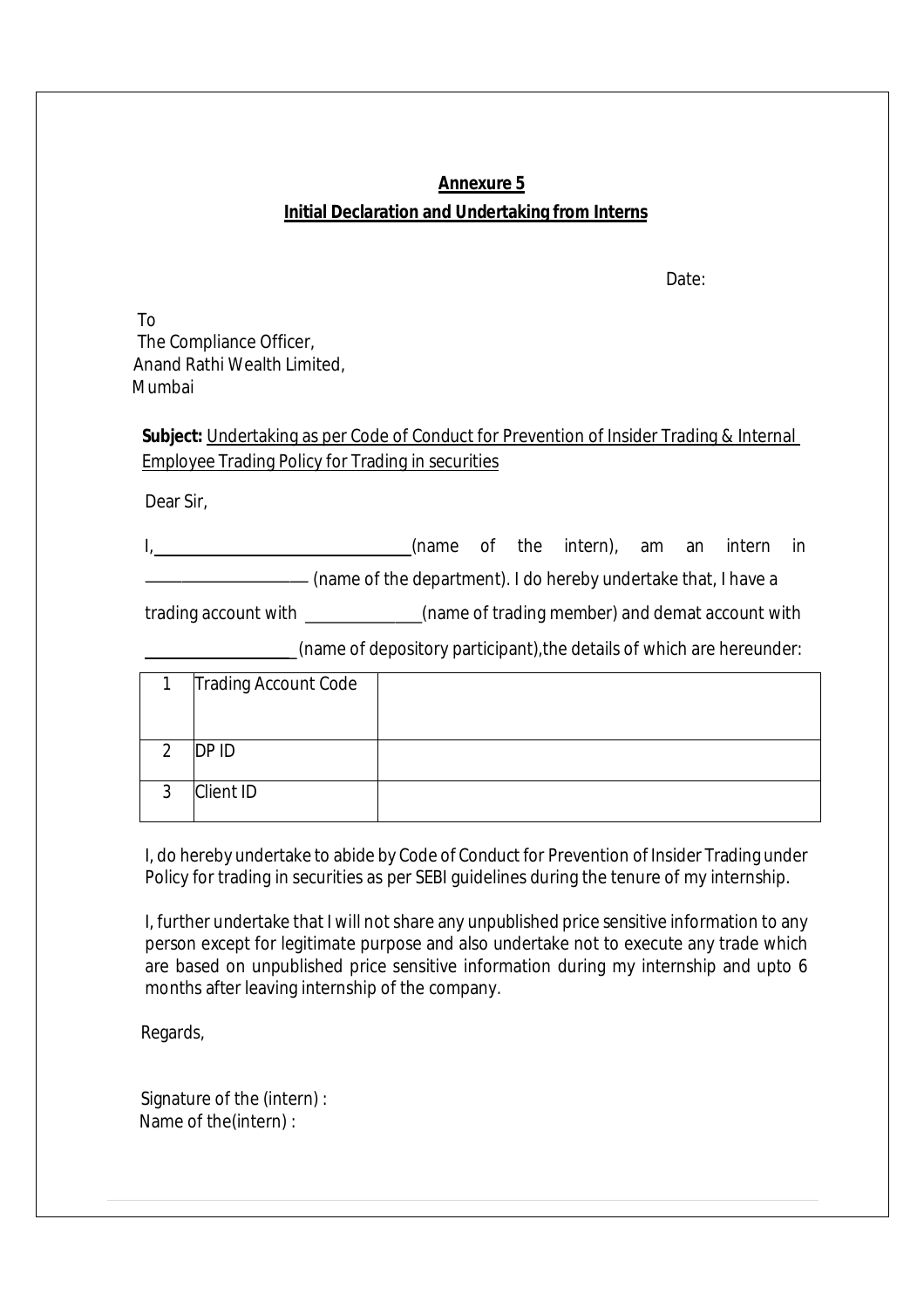#### **Annexure-6**

#### **FORM B**

#### **Disclosure on becoming a director/KMP/Promoter/member of the promoter group SEBI (Prohibition of Insider Trading) Regulations, 2015 [Regulation 7 (1) (b) read with Regulation 6 (2)]**

Name of the company: Anand Rathi Wealth Limited **ISIN** of the company: **INE463V01026** 

**Details of Securities held on appointment of Key Managerial Personnel (KMP) or Director or upon becoming a Promoter or member of the Promoter Group of the Company and immediate relatives of such persons and by other such persons and other such persons as mentioned in Regulation 6(2)**

| Name, PAN,<br><b>CIN/DIN &amp;</b><br>address with<br>contact nos. | <b>Category of Person</b><br>KMP/Director or<br><b>Promoter or</b><br>member of the<br>promoter<br>group/Immediate<br>relative to/others<br>etc.) | Date of appointment of<br><b>KMP/Director/ OR Date of</b><br>becoming Promoter or<br>member of the promoter<br>group | Securities held at the time of becoming<br>Promoter/appointment of Director/KMP<br>or becoming Promoter or member of the<br>promoter group<br>Type of security (For eg.<br>Shares, Warrants,<br><b>Convertible</b><br>Debentures etc.) | No. | % of Shareholding |
|--------------------------------------------------------------------|---------------------------------------------------------------------------------------------------------------------------------------------------|----------------------------------------------------------------------------------------------------------------------|----------------------------------------------------------------------------------------------------------------------------------------------------------------------------------------------------------------------------------------|-----|-------------------|
|                                                                    |                                                                                                                                                   |                                                                                                                      |                                                                                                                                                                                                                                        |     |                   |
|                                                                    |                                                                                                                                                   |                                                                                                                      |                                                                                                                                                                                                                                        |     |                   |
|                                                                    |                                                                                                                                                   |                                                                                                                      |                                                                                                                                                                                                                                        |     |                   |

Note: "Securities" shall have the meaning as defined under regulation 2(1)(i) of SEBI (Prohibition of Insider Trading) Regulations, 2015.

**Details of Open Interest (OI) in derivatives of the company held on appointment of Key Managerial Personnel (KMP) or Director or upon becoming Promoter or member of the promoter group of the company and immediate relative of such persons and by and other such persons as mentioned in Regulation 6(2)**

| cominginto force                         |                                                     | Open Interest of the Future contracts held as on the date of regulation | Open Interest of the Option Contracts held as on the date of regulation coming into<br><b>force</b> |                                                            |                                  |  |  |
|------------------------------------------|-----------------------------------------------------|-------------------------------------------------------------------------|-----------------------------------------------------------------------------------------------------|------------------------------------------------------------|----------------------------------|--|--|
| <b>Contract</b><br><b>Specifications</b> | <b>Number</b><br>of units<br>(contracts * lot size) | Notional value in Rupee terms                                           | Contract <br><b>Specifications</b>                                                                  | <b>Number</b><br>lunits<br><b>Contracts</b><br>* lot size) | of Notional value in Rupee terms |  |  |
|                                          |                                                     |                                                                         |                                                                                                     | 10                                                         |                                  |  |  |

Note: In case of Options, notional value shall be calculated based on premium plus strike price of options

Name & Signature: Date: Designation: Place: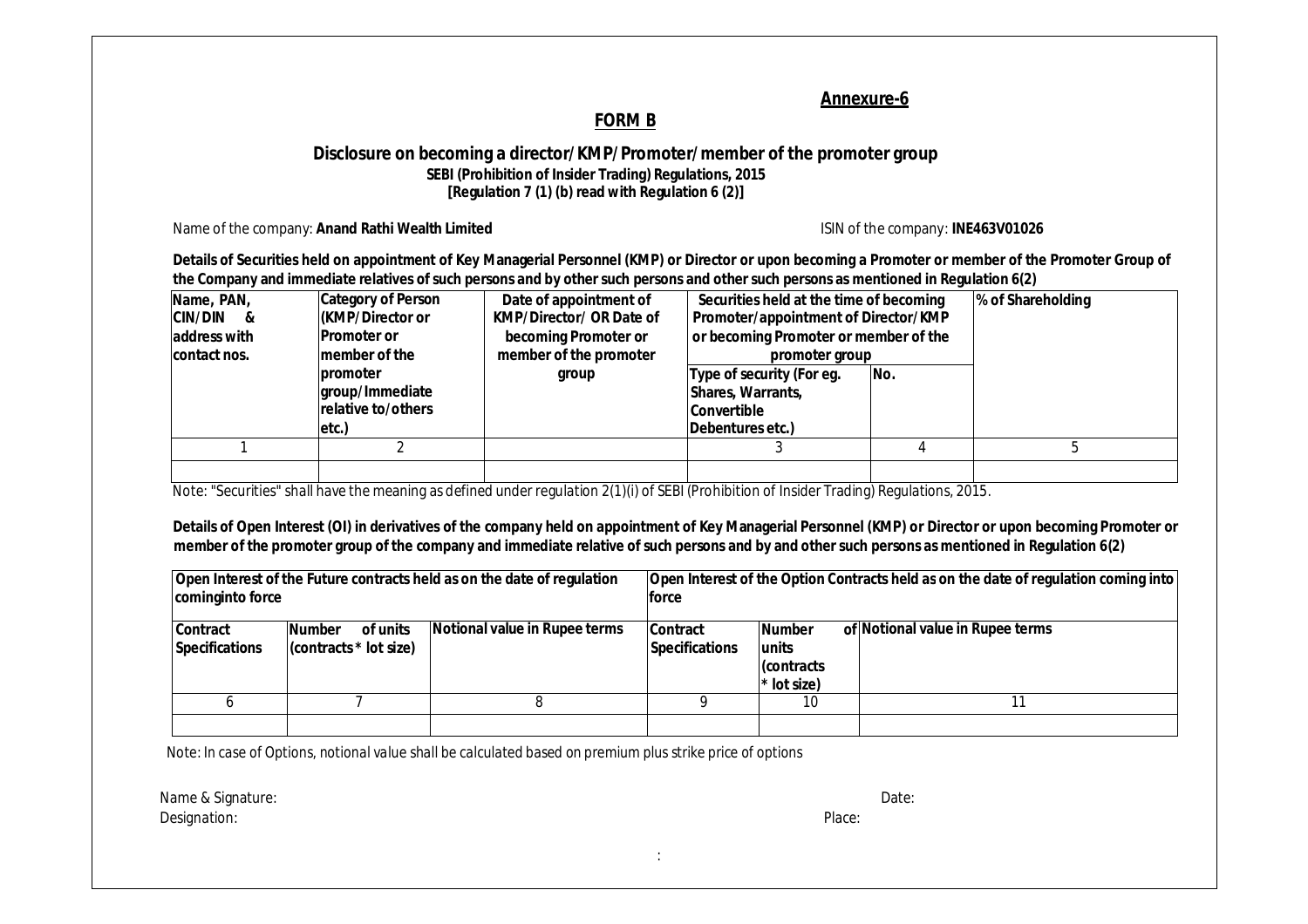#### **Annexure-7 FORM – C**

#### **Continual Disclosure SEBI (Prohibition of Insider Trading) Regulations, 2015 [Regulation 7 (2) read with Regulation 6(2)]**

Name of the company: Anand Rathi Wealth Limited **ISIN** of the company: **INE463V01026** 

| Details of change in holding of Securities of Promoter, Member of the Promoter Group, Designated Person or Director of a listed company and immediate relatives of |
|--------------------------------------------------------------------------------------------------------------------------------------------------------------------|
| such person and other such persons as mentioned in Regulation 6(2).                                                                                                |

| Categor<br>Name,<br>y of<br>PAN,                 |                                                                                                                 | Securities held<br>prior to<br>acquisition/dis                                                                |                                     | Securities acquired/Disposed                                                                         |     |       |                                                                                          | Securities held<br>post<br>acquisition/dispo                                                             |                                        | Date of allotment advice<br>/acquisition of<br>shares/disposalof |                      | Date of       | Mode of<br>intimation acquisition /                                                                                             | Exchange on<br>which trade |
|--------------------------------------------------|-----------------------------------------------------------------------------------------------------------------|---------------------------------------------------------------------------------------------------------------|-------------------------------------|------------------------------------------------------------------------------------------------------|-----|-------|------------------------------------------------------------------------------------------|----------------------------------------------------------------------------------------------------------|----------------------------------------|------------------------------------------------------------------|----------------------|---------------|---------------------------------------------------------------------------------------------------------------------------------|----------------------------|
| CIN/DIN,<br>& address<br>with<br>contact<br>nos. | Person<br>(Promot<br>er/<br>membe<br>r of the<br>promot<br>er<br>group/<br>designa<br>ted<br>person<br>/Directo | posal<br>Type of<br>security<br>(Foreg.<br>Shares,<br>Warrants,<br>Convertib<br>le<br>Debentur<br>es<br>etc.) | No. and %<br>0f<br>shareholdi<br>ng | Type of<br>security<br>(Foreg.<br>Shares,<br>Warrants,<br>Convertib<br>le<br>Debentur<br>es<br>etc.) | No. | Value | Transac<br>tion<br>Typ<br>e<br>(Purch<br>ase/<br>Sale/<br>Pledge /<br>Revocati<br>on $/$ | sal<br>Type of<br>security<br>(Foreg.<br>Shares,<br>Warrants,<br>Convertib<br>le<br>Debentur<br>es<br>et | No. and<br>%<br>0f<br>share<br>holding | Fro<br>m                                                         | shares specify<br>To | to<br>company | disposal<br>(on market<br>public/<br>rights/<br>preferentia<br>loffer / off<br>market<br>/ Inter-se<br>transfer,<br>ESOPs etc.) | was<br>executed            |
|                                                  | rs/<br>Immedi<br>ate<br>Relative<br>to/othe<br>rs. etc.)<br>$\overline{2}$                                      | 3                                                                                                             | 4                                   | 5                                                                                                    | 6   | 7     | Invoca<br>tion<br>/Others-<br>Please<br>Specify)<br>8                                    | c.)<br>9                                                                                                 | 10                                     | 11                                                               | 12                   | 13            | 14                                                                                                                              | 15                         |
|                                                  |                                                                                                                 |                                                                                                               |                                     |                                                                                                      |     |       |                                                                                          |                                                                                                          |                                        |                                                                  |                      |               |                                                                                                                                 |                            |

Note: (i) "Securities" shall have the meaning as defined under regulation 2(1)(i) of SEBI (Prohibition of Insider Trading) Regulations, 2015.

 *(ii) Value of transaction excludes taxes/brokerage/any other charges*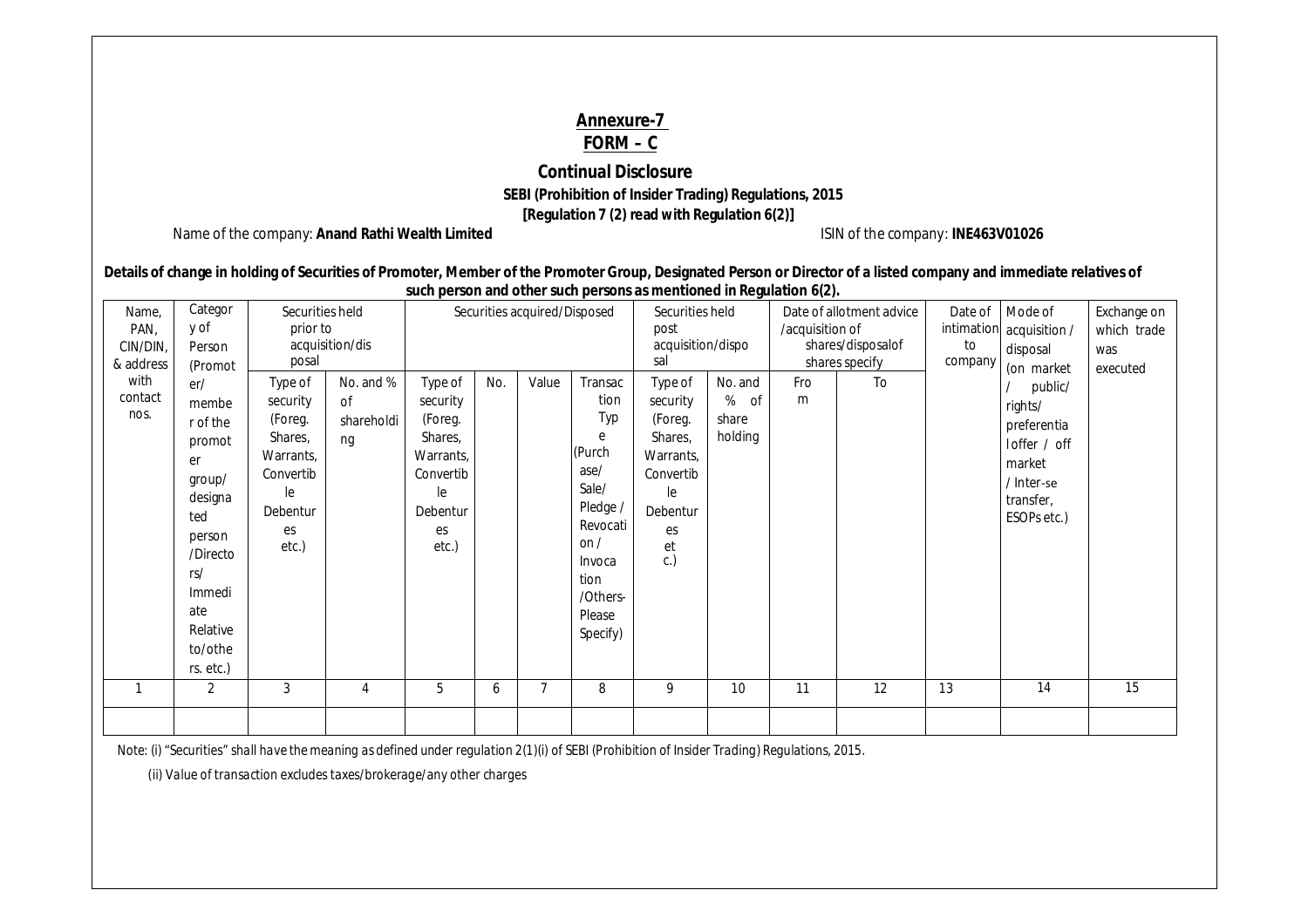#### **Details of trading in derivatives on the securities of the company by Promoter, member of the promoter group, designated person or Director of a listed company and immediate relative of such persons and other such persons as mentioned in Regulation 6(2).**

| Trading in derivatives (Specify type of contract, Futures or Options etc.) |                |                |                                           |                |                                           |  |  |
|----------------------------------------------------------------------------|----------------|----------------|-------------------------------------------|----------------|-------------------------------------------|--|--|
| Type of                                                                    | Contract       |                | Buy                                       |                | trade was executed                        |  |  |
| contract                                                                   | specifications | Notional Value | Number of units<br>(contracts * lot size) | Notional Value | Number of units<br>(contracts * lot size) |  |  |
|                                                                            |                |                |                                           | 20             |                                           |  |  |
|                                                                            |                |                |                                           |                |                                           |  |  |

*Note: In case of Options, notional value shall be calculated based on Premium plusstrike price of options.*

Signature: Date:

Name: Place:

Designation: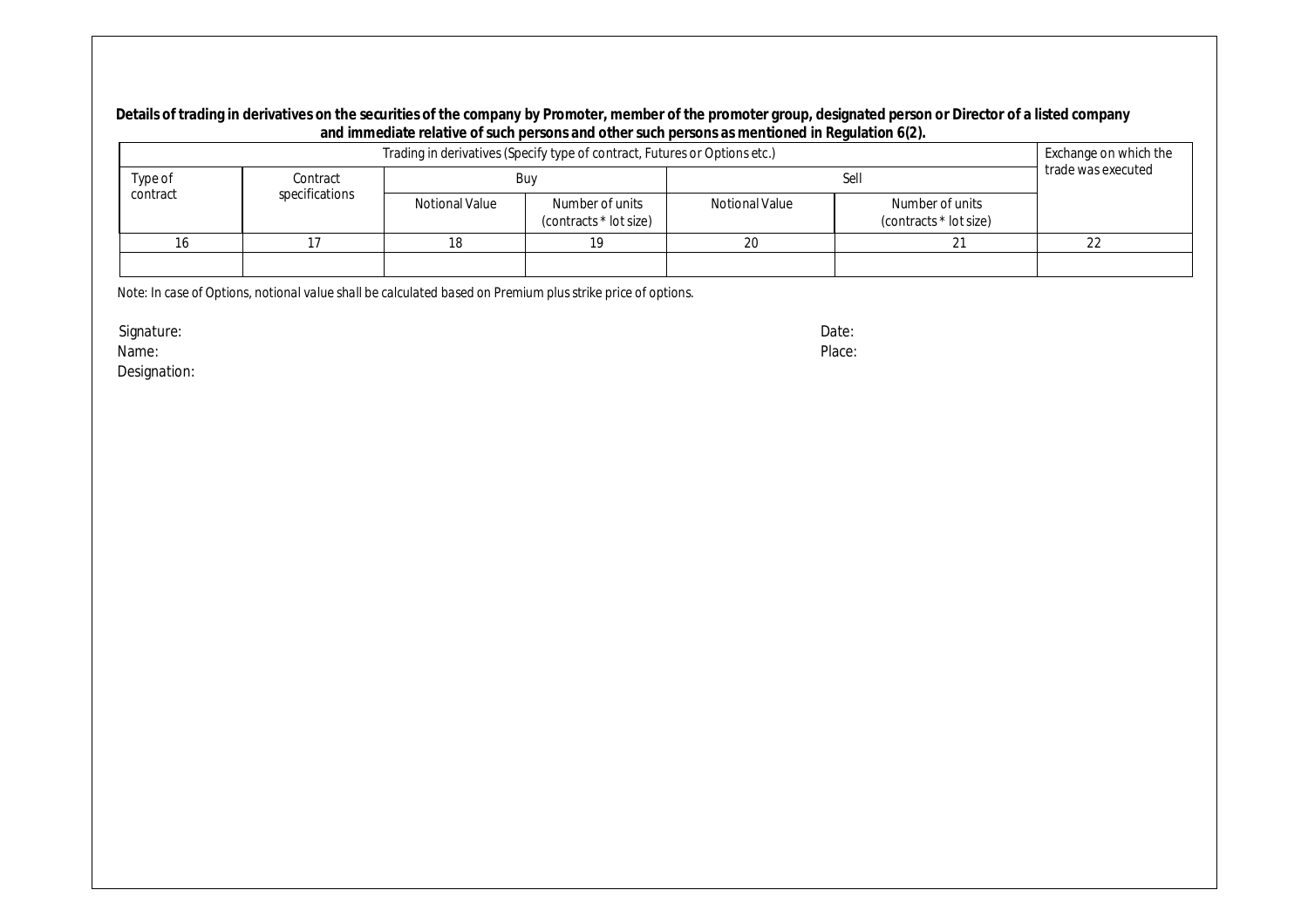#### **FORM – C (Indicative format)**

#### **Transaction by Other Connected Persons as Identified by the Company SEBI (Prohibition of Insider Trading) Regulations, 2015 [Regulation 7(3)]**

Name of the company: Anand Rathi Wealth Limited **ISIN** of the company: **INE463V01026** 

**Details of trading in Securities by other connected persons as identified by the Company**

| Name,<br>PAN,<br>CIN/DI<br>N,<br>&                                                                              | Connecti<br>on with<br>Company | Securities held<br>prior to<br>acquisition /<br>disposal                                             |                                     |                                                                                                             |     |       | Securities acquired/Disposed                                                                                              | Securities<br>held post<br>acquisition/d<br>isposal                                                  |                                                              | Date of allotment<br>advice<br>/acquisition of<br>shares specify | shares / disposalof | Date of<br>intimation<br>tocompany | Mode of<br>acquisition /<br>disposal<br>(on market /                                                          | Exchange<br>which trade was<br>executed | on |
|-----------------------------------------------------------------------------------------------------------------|--------------------------------|------------------------------------------------------------------------------------------------------|-------------------------------------|-------------------------------------------------------------------------------------------------------------|-----|-------|---------------------------------------------------------------------------------------------------------------------------|------------------------------------------------------------------------------------------------------|--------------------------------------------------------------|------------------------------------------------------------------|---------------------|------------------------------------|---------------------------------------------------------------------------------------------------------------|-----------------------------------------|----|
| address<br>with<br>contact<br>nos of<br>other<br>connecte<br>d persons<br>as<br>identified<br>by the<br>Company |                                | Type of<br>security<br>(Foreg.<br>Shares,<br>Warrants,<br>Convertib<br>le<br>Debentur<br>es<br>etc.) | No. and %<br>0f<br>shareholdi<br>ng | Type of<br>security<br>(Foreg.<br>Shares,<br>Warrants.<br>Convertib<br>le<br><b>Debentur</b><br>es<br>etc.) | No. | Value | Transaction<br>Type<br>(Purchase/<br>Sale/<br>Pledge /<br>Revocatio<br>n/<br>Invocation<br>/Others-<br>Please<br>Specify) | Type of<br>security<br>(Foreg.<br>Shares,<br>Warrants,<br>Convertibl<br>e<br>Debentur<br>es<br>etc.) | No.<br>and<br>%<br><sub>of</sub><br>shar<br>e<br>hold<br>ing | From                                                             | To                  |                                    | public/rights/<br>preferential<br>offer / off<br>market<br>/ Inter-se<br>transfer,<br>ESOP <sub>s</sub> etc.) |                                         |    |
|                                                                                                                 | 2                              | 3                                                                                                    |                                     | 5                                                                                                           | O   |       | 8                                                                                                                         | 9                                                                                                    | 10                                                           | 11                                                               | 12                  | 13                                 | 14                                                                                                            | 15                                      |    |
|                                                                                                                 |                                |                                                                                                      |                                     |                                                                                                             |     |       |                                                                                                                           |                                                                                                      |                                                              |                                                                  |                     |                                    |                                                                                                               |                                         |    |

Note: (i) "Securities" shall have the meaning as defined under regulation 2(1)(i) of SEBI (Prohibition of Insider Trading) Regulations, 2015.

 *(ii) Value of transaction excludes taxes/brokerage/any other charges*

#### **Details of trading in derivatives on the securities of the company by other connected persons as identified by the Company**

| Trading in derivatives (Specify type of contract, Futures or Options etc.) |                |                |                                           |                |                                           |  |
|----------------------------------------------------------------------------|----------------|----------------|-------------------------------------------|----------------|-------------------------------------------|--|
| Type of                                                                    | Contract       |                | Buy                                       |                | trade was executed                        |  |
| contract                                                                   | specifications | Notional Value | Number of units<br>(contracts * lot size) | Notional Value | Number of units<br>(contracts * lot size) |  |
| 16                                                                         |                | 18             |                                           | 20             | ∠                                         |  |
|                                                                            |                |                |                                           |                |                                           |  |

*Note: In case of Options, notional value shall be calculated based on Premium plusstrike price of options.*

Signature: Date:

Name: Place:

Designation: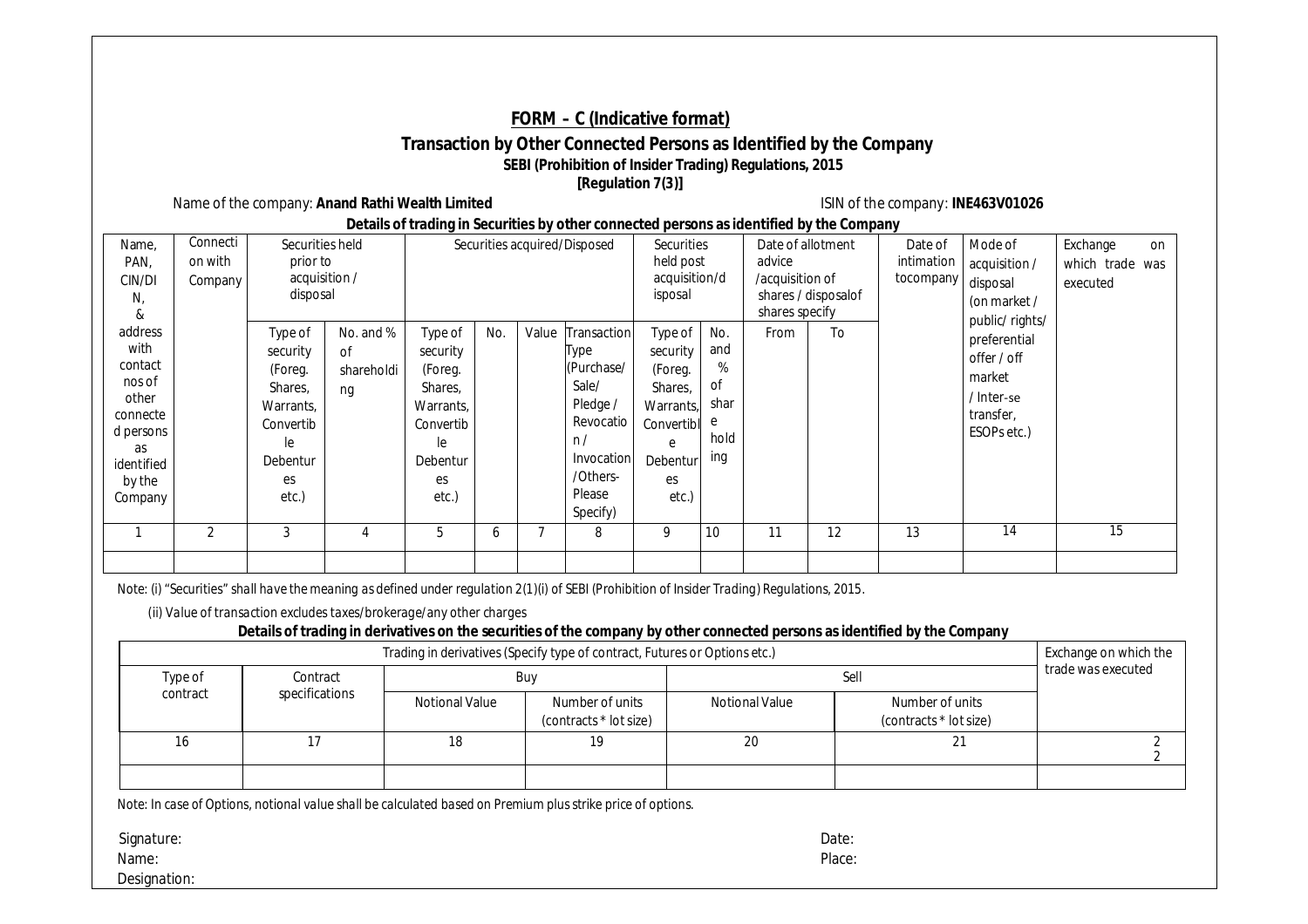# **Annexure-8**

#### **Form -D Annual Holding Statement**

*(To be submitted by all the Employee/KMPs/Directors/Designated Persons by April 30 every year)* Holding Statement as on March 31,

Name

:

| Employee Code |  |
|---------------|--|
| Designation   |  |
| Department    |  |

| <b>Number of Securities held</b> | Owner<br>(Self/Immediate Relative) |
|----------------------------------|------------------------------------|
|                                  |                                    |
|                                  |                                    |
|                                  |                                    |

I hereby undertake the following:

- That I have made complete and true disclosure in respect of the personal securities transacted by me/my immediate relative.
- That I have read and understood the contents of the Code of Conduct for Prevention of Insider Trading and Internal Employee Trading Policy and I have not contravened with the provisions as stated therein and shall continue to abide by its provisions.

**(Signature)**

**Date:**